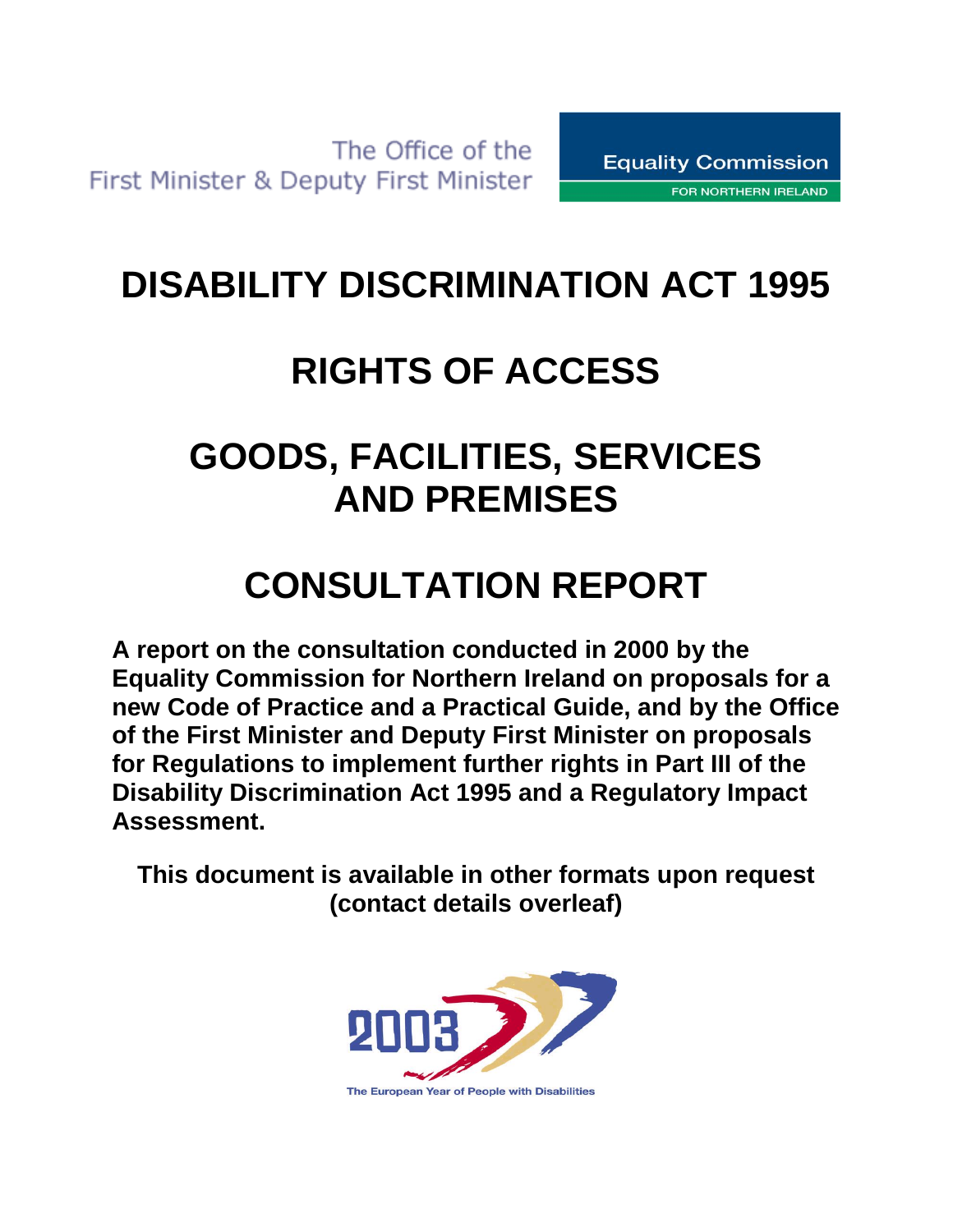#### **Contact details**

For versions of this consultation report in other formats, or to discuss issues raised by it, please contact:

Margaret Glass Office of the First Minister and Deputy First Minister Anti Discrimination Division Block E3.18, Castle Buildings Stormont Estate Belfast BT4 3SR

Telephone: 028 9052 3155

Fax: 028 9052 3272

Textphone: 028 9052 2526

E-mail: margaret.glass@ofmdfmni.gov.uk

Website: www.ofmdfmni.gov.uk

Don Leeson Equality Commission for Northern Ireland Equality House 7–9, Shaftesbury Square Belfast BT2 7DP

Telephone: 028 90 500 615

Fax: 028 90 315 993

Textphone: 028 90 500 589

E-mail: [dleeson@equalityni.org](mailto:dleeson@equalityni.org)

Website: www.equalityni.org

#### **September 2003**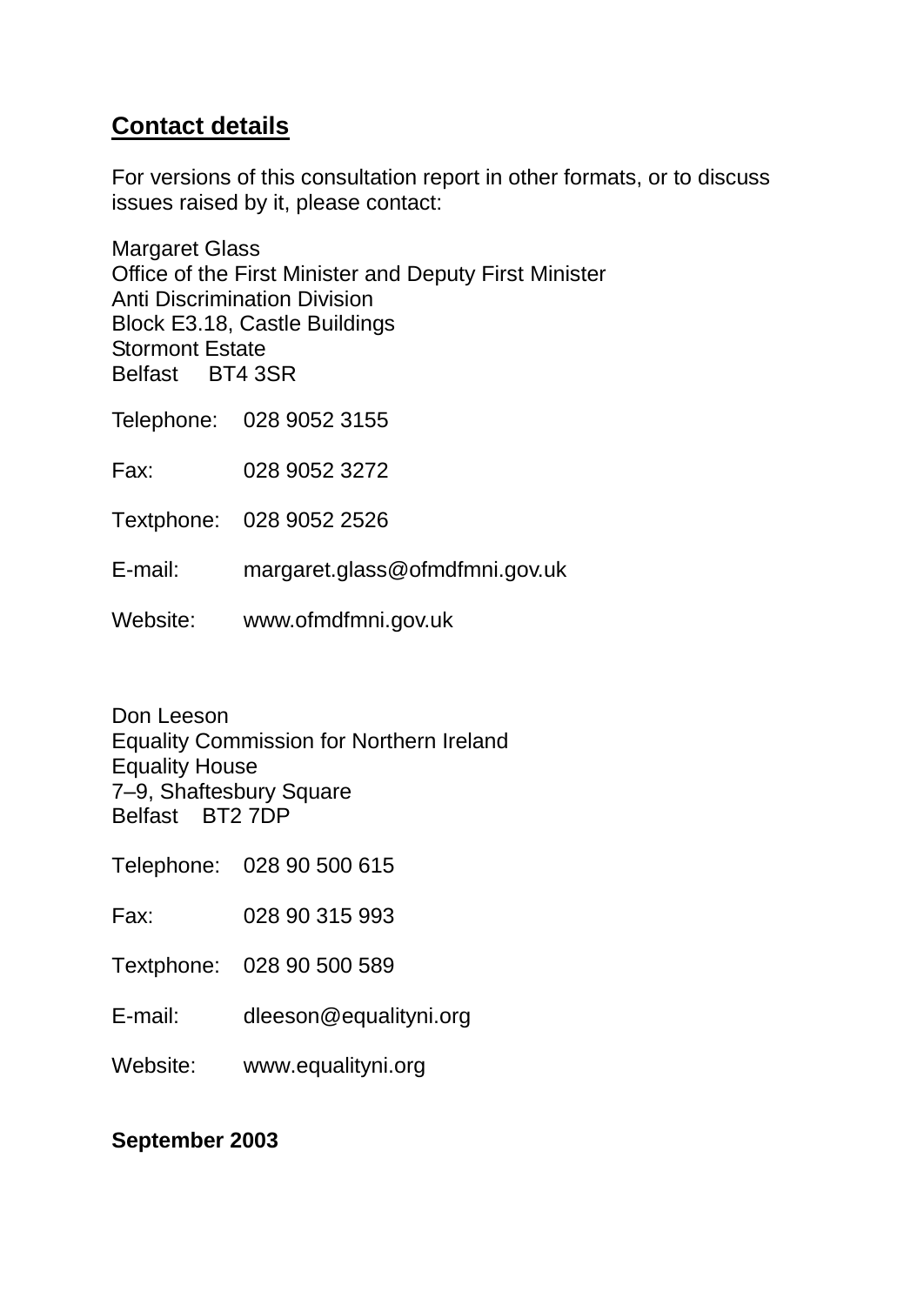## **CONTENTS**

|                                                                                                                                                                                    | <b>Page</b>                        |
|------------------------------------------------------------------------------------------------------------------------------------------------------------------------------------|------------------------------------|
| <b>Background</b><br><b>Disability Discrimination Act 1995</b><br>Purpose of the consultation exercise<br><b>Consultation exercise</b><br>The report                               | 1<br>$\frac{2}{3}$                 |
| <b>Key findings</b><br><b>Code of Practice</b><br><b>Practical Guide</b><br><b>Regulations</b><br><b>Regulatory Impact Assessment</b>                                              | 4<br>4<br>5<br>6<br>$\overline{7}$ |
| <b>Analysis of responses</b><br><b>Respondents</b><br><b>Code of Practice</b><br><b>Practical Guide</b><br><b>Proposals for Regulations</b><br><b>Regulatory Impact Assessment</b> | 8<br>8<br>11<br>17<br>22<br>26     |
| The response of the Office of the First Minister and<br>Deputy First Minister to the consultation on the<br>proposals for Regulations                                              | 27                                 |
| The response of the Equality Commission to the<br>consultation on the Code of Practice and Practical Guide                                                                         | 30                                 |
| <b>Annex A</b><br>Disability Discrimination (Provider of Services) (Adjustment of<br>Premises) Regulations (Northern Ireland) – Further Consultation                               | 32                                 |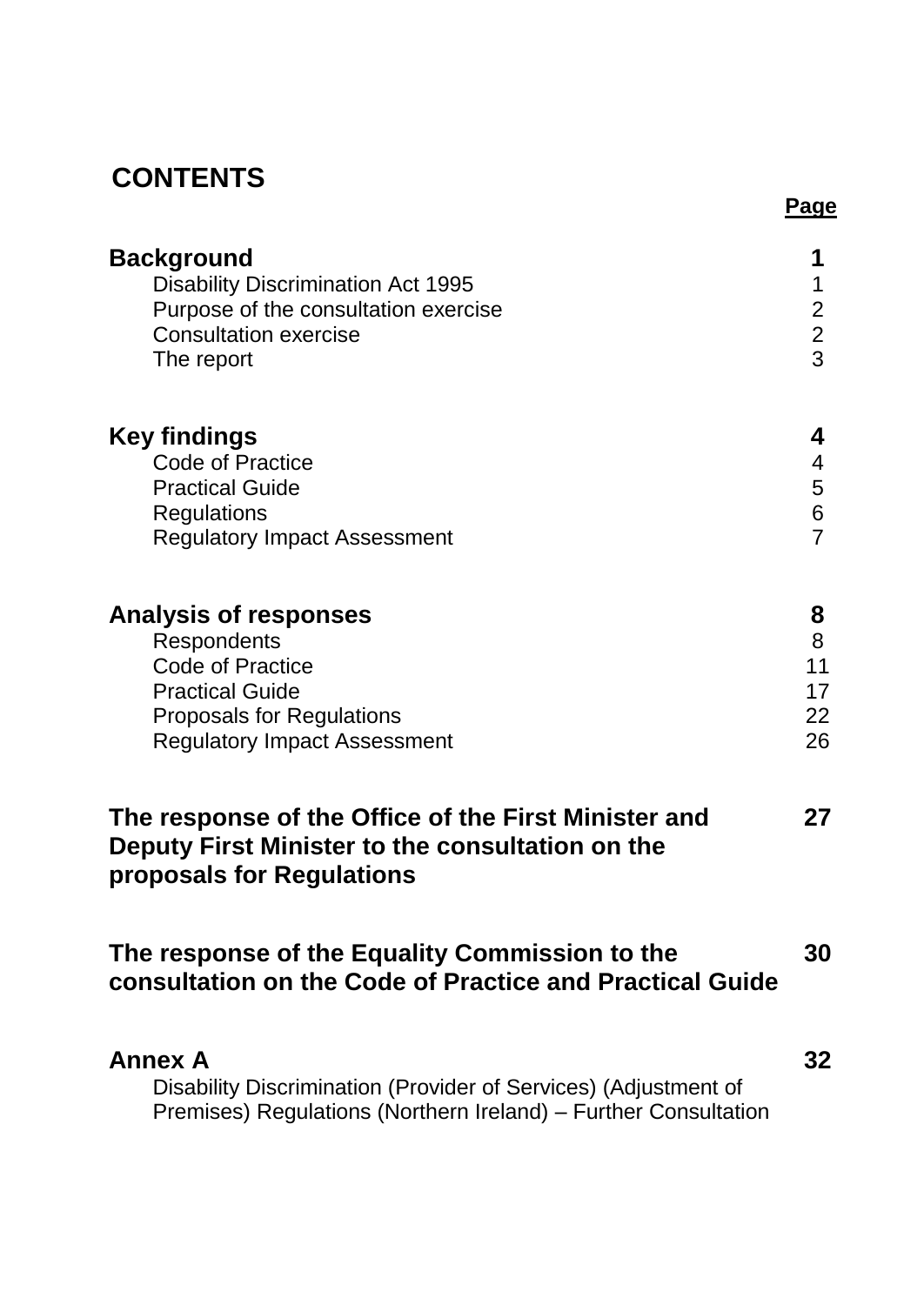## **1. BACKGROUND**

#### **Disability Discrimination Act 1995**

1.1 The Disability Discrimination Act (DDA) contains provisions which make discrimination against disabled people unlawful. Part III of the DDA relates to the provision of goods, facilities, services and premises.

The DDA's Part III provisions are being implemented in three stages:

- **Since 2 December 1996** there has been a duty on anyone providing a service to the public not to discriminate against disabled people by refusing them service, providing them service on worse terms, or providing them with a lower standard of service
- **Since 1 October 1999** service providers have had to take reasonable steps to:
	- change any practice, policy or procedure which makes it impossible or unreasonably difficult for disabled people to use a service;
	- provide an auxiliary aid or service which would assist disabled people to use a service;
	- overcome physical barriers which make it impossible or unreasonably difficult for disabled people to use a service by providing the service by a reasonable alternative method
- **From 1 October 2004** service providers will have to take reasonable steps to remove, alter or provide a reasonable means of avoiding physical features of a building if the service continues to be impossible or unreasonably difficult for disabled people to access.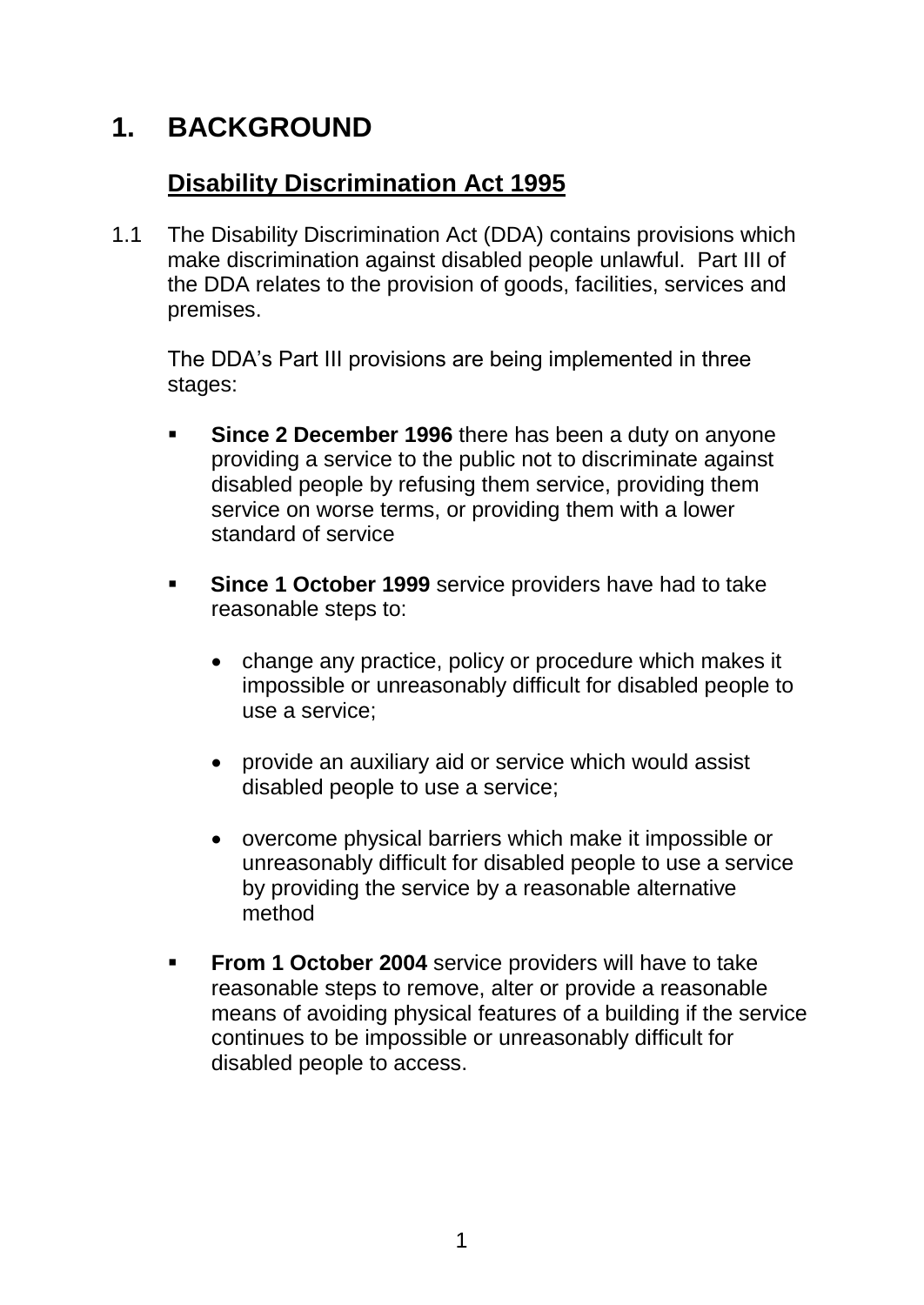#### **Purpose of the consultation exercise**

- 1.2 The consultation exercise related to the implementation of the final provisions of Part III of the DDA, which cover "reasonable adjustments" to physical features of premises (the 2004 rights). The consultation on proposals for a new Code of Practice and a "Practical Guide for Smaller Service Providers" was conducted by the Equality Commission. At the same time, the Office of the First Minister and Deputy First Minister (OFMDFM) consulted on proposals for Regulations, which will underpin the new rights, and a Regulatory Impact Assessment (RIA).
- 1.3 The purpose of the exercise was to give disabled people, service providers and others with an interest an opportunity to comment on the proposals.

#### **Consultation exercise**

- 1.4 The public consultation entitled "New requirements to make goods, facilities and services more accessible to disabled people from 2004" was launched on 23 May 2000 by Joan Harbison, Chief Commissioner, Equality Commission, and Ken Walker, Equality Directorate, Office of the First Minister and Deputy First Minister. A joint Commission/OFMDFM press release was issued on the launch of the consultation exercise resulting in media coverage in local papers. The original end date for the consultation was 8 August 2000, although all late responses were accepted.
- 1.5 Around 2,000 consultation packs were issued. These went to a range of individuals and organisations including: disabled people, disability organisations, service providers and those representing service providers, trade unions, local authorities and Government departments.
- 1.6 The consultation pack was available in a range of formats on request. In addition to the Belfast launch, a series of regional consultation meetings were held in Dungannon, Londonderry and Newry. These were attended by a range of people including: disabled people, representatives of local disability organisations, local architects and representatives from the building control departments of local authorities. A sign language interpreter was present at each of the meetings.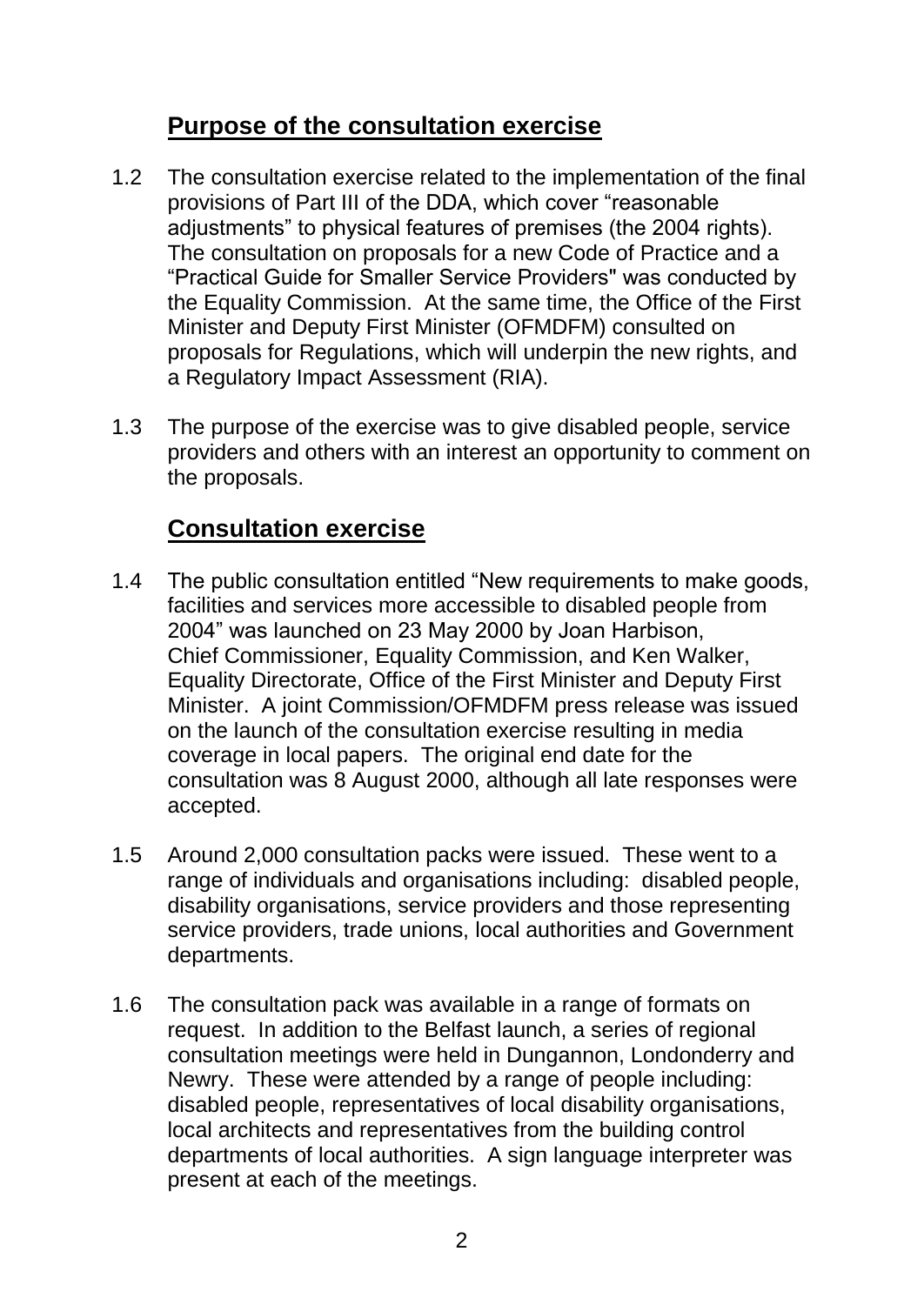- 1.7 Separate meetings were held in Armagh, Belfast, Londonderry and Omagh for people with a learning disability.
- 1.8 A total of 65 questionnaire responses were received.
- 1.9 Respondents came from a wide background a full breakdown is included in the analysis of responses section. 95% replied on behalf of an organisation, 89% of which were service providers.
- 1.10 A further, informal, consultation exercise was conducted by OFMDFM in August/September 2002 with over 80 key stakeholders to give further consideration to the approach to an exemptions contained in the draft Regulations – details on this consultation exercise are attached at Annex A.

#### **The report**

- 1.11 The numerical results set out in this report are based on responses from the 'tick boxes' in the questionnaire included with the consultation pack. Numerical responses are shown in a table as a percentage and with frequency of any given response.
- 1.12 Five respondents chose not to use the questionnaire at all, preferring to send a narrative response to the consultation exercise. Comments or suggestions that were made on some questionnaires and in separate letters have been briefly summarised where appropriate.
- 1.13 All responses were collated by the Equality Commission, and were considered by both OFMDFM and the Commission when refining the proposals.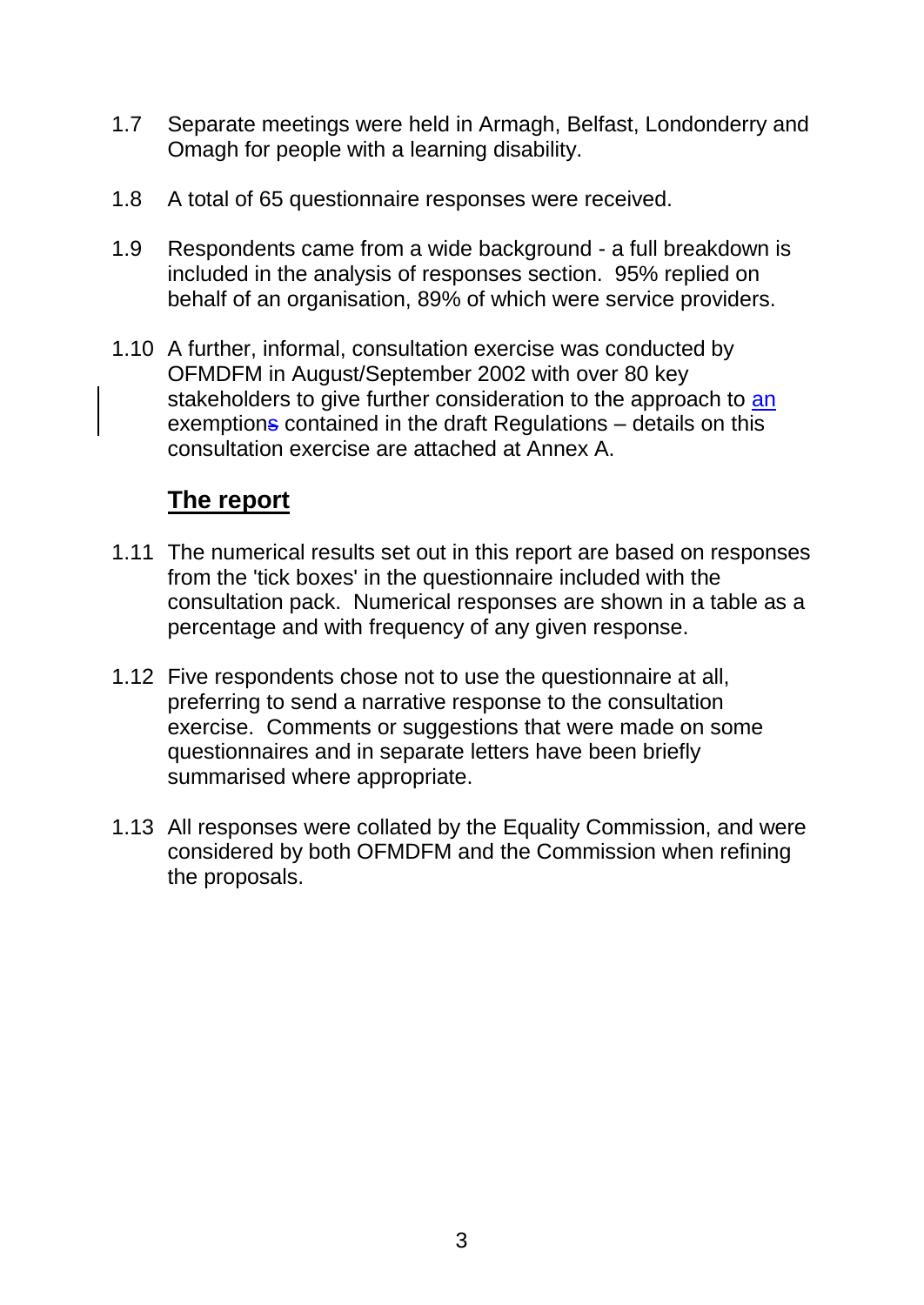## **2. KEY FINDINGS**

2.1 The majority of respondents supported the recommendation for a new Code of Practice, and the draft proposals for Regulations to implement the further rights in Part III of the DDA.

#### **Code of Practice**

2.2 The responses to this consultation showed overall agreement to the new Code of Practice. The vast majority of respondents agreed that the Code was clear and easy to understand, and that it provided a clear understanding of the duties currently applying to service providers, and those duties which would apply from 1 October 2004.

Among readers of the Code of Practice:

- 95% of respondents agreed that it was clearly written;
- 87% of respondents agreed that the terms used in the Code of Practice were easy to understand;
- 95% of respondents indicated that the Code of Practice provided them with a clear understanding of the current duties applying to service providers;
- 89% of respondents thought that the Code of Practice provided them with a clear understanding of the duties that will apply to service providers from 2004;
- 96% of respondents considered the examples helpful in the Code of Practice.
- 2.3 Regarding Chapter 5 concerning reasonable adjustments in practice:
	- 92% agreed that the Chapter was clearly written;
	- 87% agreed that the terms used were easy to understand;
	- 97% found the examples in Chapter 5 helpful;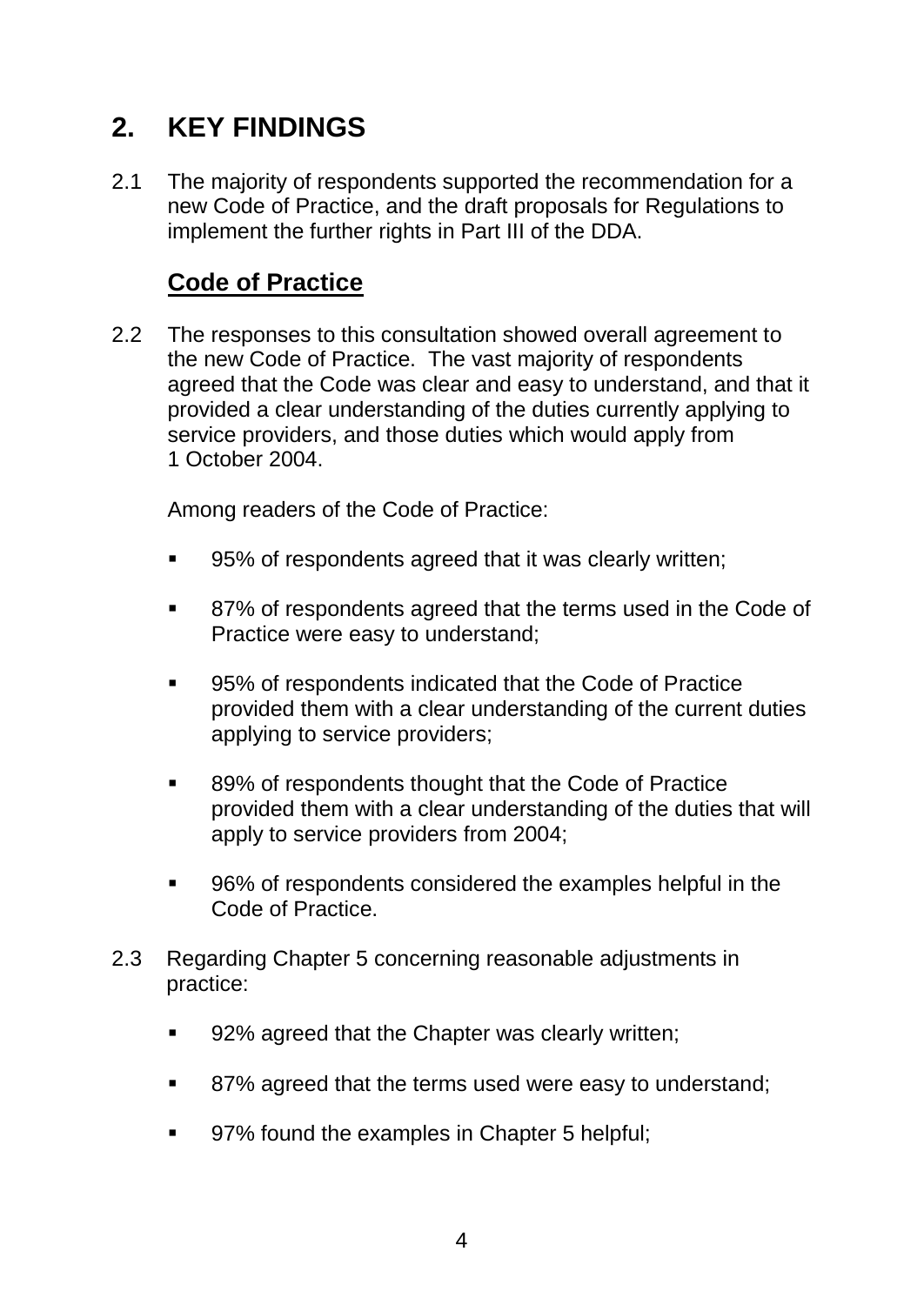- 98% found Chapter 5 in its entirety helpful;
- 82% felt that there was about the right amount of detail in Chapter 5.
- 2.4 Positive comments on the Code of Practice related to the clear written style and good use of examples and diagrams. However the length of the Code of Practice caused concern for some respondents, along with a requirement for less legal jargon to be used. Several felt that the term 'reasonableness' within the Code of Practice was open to interpretation and could lead to organisations not complying with the Code.
- 2.5 In addition suggestions were made to improve the Code of Practice. Some respondents requested specific examples relating to organisations and disabilities. It was felt that some of the examples in the Code should be stronger on good practice and promoting inclusiveness. Many suggested improvements related to the provision of an overall summary and improved formatting of the Code including: colour coding, large print, cross-referencing of sections and indexing.

#### **Practical Guide**

2.6 The responses to the consultation showed overall agreement with the Practical Guide.

Among readers of the Practical Guide:

- 92% of respondents agreed that the Practical Guide was clearly written;
- 96% of respondents agreed that the terms used in the Practical Guide were easy to understand;
- 98% of respondents found the Practical Guide helpful;
- 95% of respondents agreed that the diagrams used in the Guide were easy to understand, and 97% considered them helpful;
- 87% of respondents found the section relating to particular service providers helpful;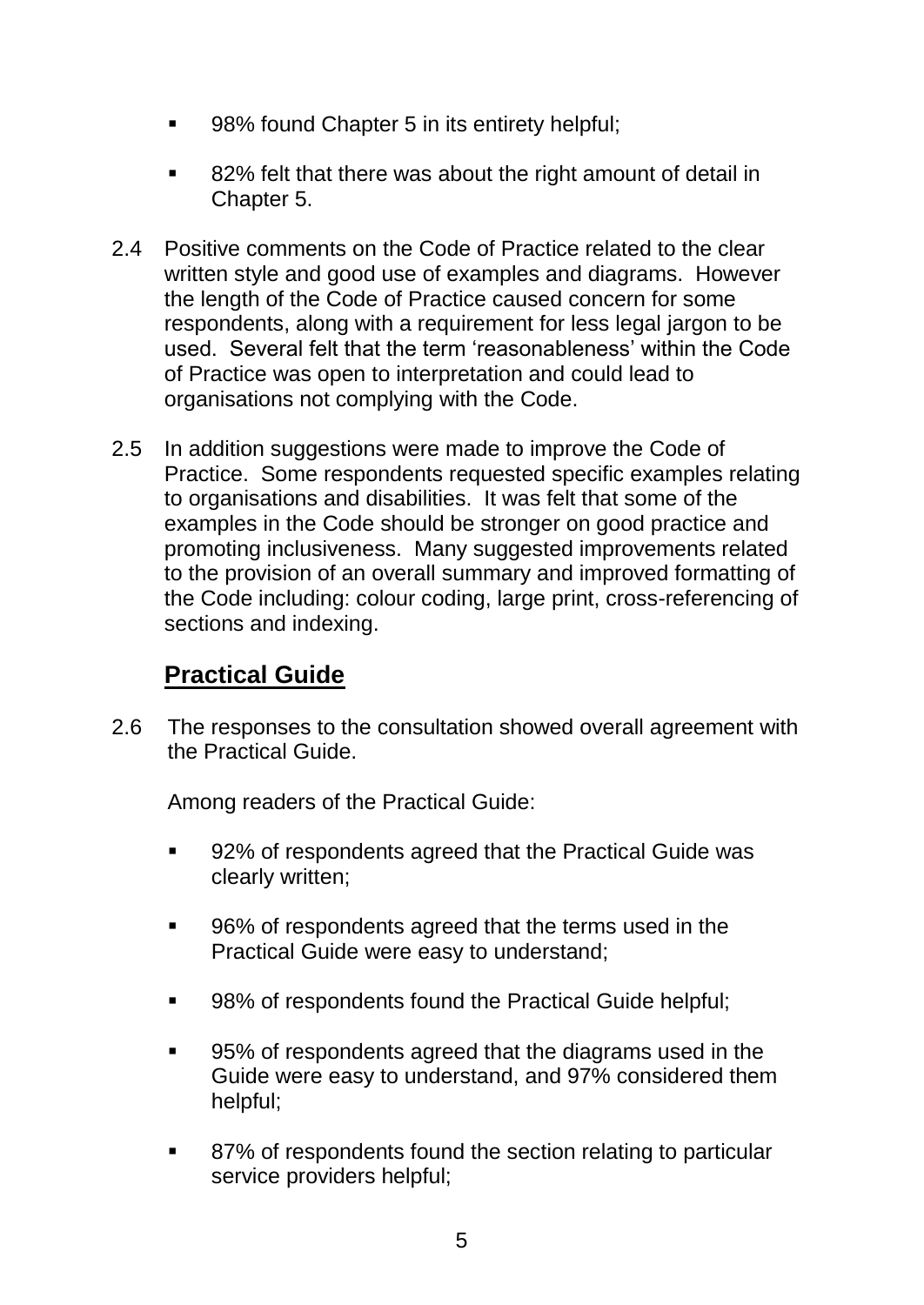- 93% found the section on the role of management helpful;
- 90% found the section relating to publications and organisation helpful.
- 2.7 82% of respondents felt that the Guide as a whole gave the right amount of detail. However, 15% of respondents felt there was insufficient detail in the sections on the role of management and on particular types of service provider.
- 2.8 A number of additional comments and suggestions were made as to how the Practical Guide could be improved. Those suggesting improvements to the Guide wanted more information on how to make toilets accessible and expanded advice relating to opening of doors and door sizes. A number of people suggested ways in which the format of the Practical Guide could be improved.

#### **Regulations**

- 2.9 The responses to the consultation exercise showed overall agreement with the four proposals from OFMDFM in respect of the Regulations:
	- In relation to Part R of the Building Regulations;
	- Consent to an adjustment;
	- Premises held under a lease or tenancy;
	- Not regulating to limit service providers' costs.
- 2.10 Among readers of the proposals for Regulations:
	- 63% of respondents agreed with the Part R proposals;
	- 63% of respondents agreed with the proposals relating to consent to an adjustment;
	- 61% of respondents agreed with proposals in relation to premises held under a lease or tenancy;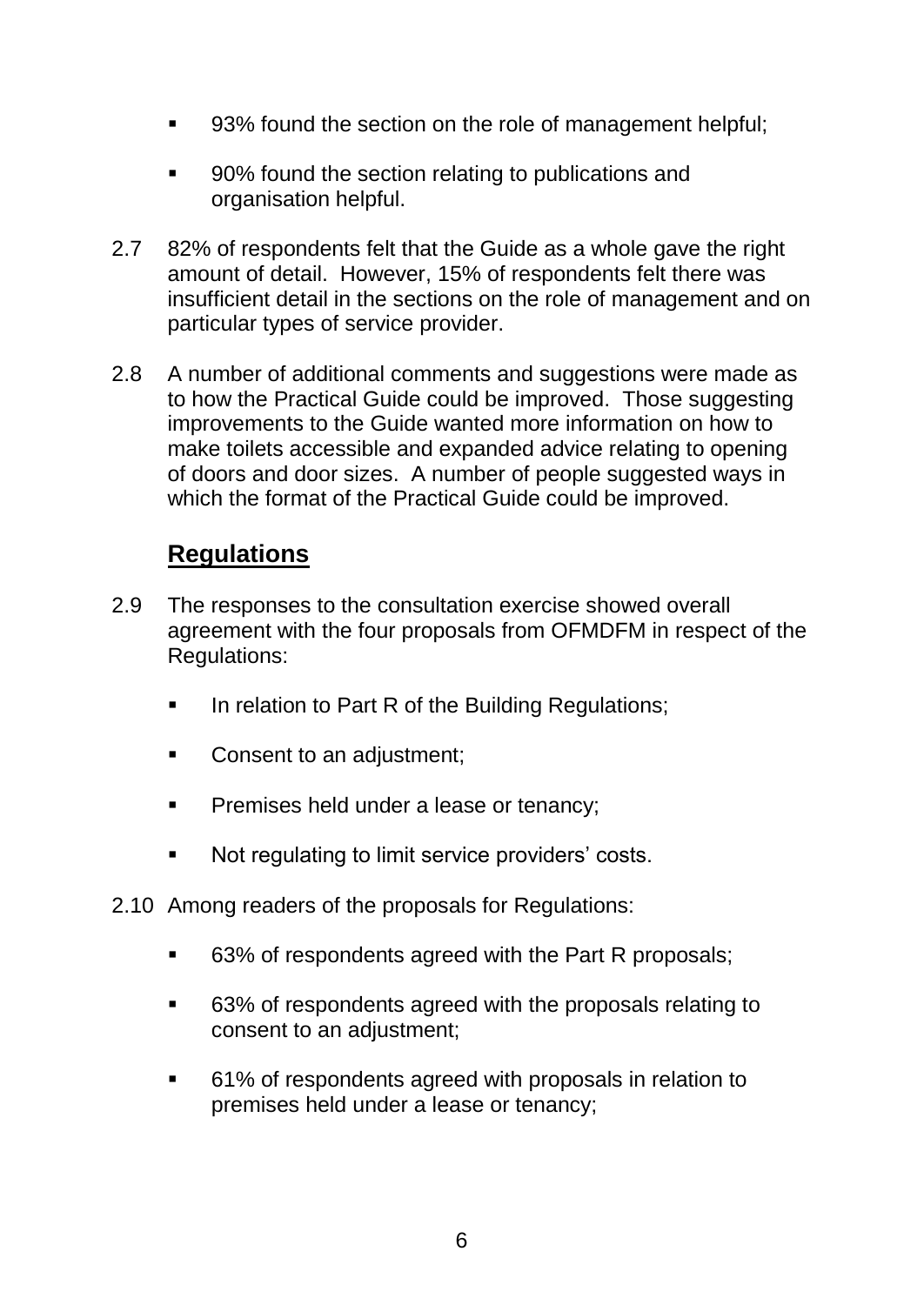- 61% agreed with OFMDFM's conclusion not to regulate to limit service providers costs;
- **19% of respondents felt that OFMDFM needed to regulate in** other areas.
- 2.11 The main reasons given by those who did not agree with the Part R proposals were that they did not go far enough, and that they should cover both new and existing buildings. Others felt that the proposals for Regulations contained loopholes that were open to interpretation, which was also an issue cited by those disagreeing with proposals in relation to premises held under a lease or tenancy.
- 2.12 Those who disagreed with the OFMDFM's proposals not to regulate to limit service providers' costs felt that this could leave scope for some service providers not to make appropriate adjustments.

#### **Regulatory Impact Assessment**

2.13 85% of respondents read the Regulatory Impact Assessment (RIA), with 52% having read most or all of it. Around a quarter of those reading the RIA made additional comments including criticism that the costings provided were inaccurate and misleading.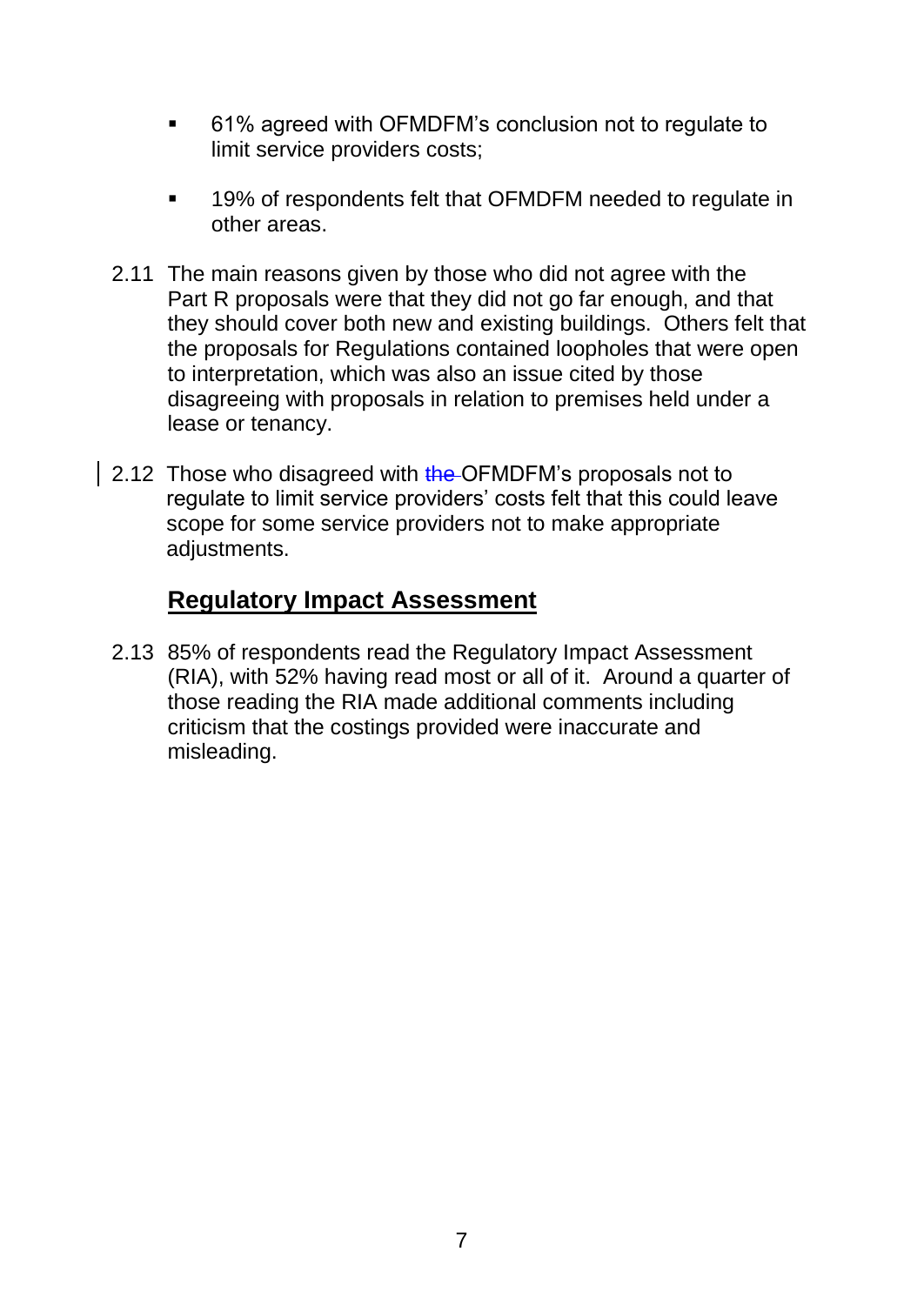## **3. ANALYSIS OF RESPONSES**

#### **Respondents**

3.1 Question 1 asked respondents the capacity in which they were responding to the questionnaire.

|                         | Percentage | Frequency of<br>response |
|-------------------------|------------|--------------------------|
| Private sector          | 14%        | 9                        |
| <b>Public sector</b>    | 55%        | 36                       |
| <b>Voluntary sector</b> | 26%        | 17                       |
| Private individual      | 5%         | 3                        |
| Other                   |            |                          |
| Not stated              |            |                          |
| Total                   | 100%       | 65                       |

3.2 Question 2 asked those responding as a private individual to identify where their organisation was located or, if they were responding on behalf of an organisation, to indicate where its head office was based.

|                  | Percentage | Frequency of<br>response |
|------------------|------------|--------------------------|
| Northern Ireland | 89%        | 58                       |
| Other            | 6%         |                          |
| Not stated       | 5%         | 3                        |
| Total            | 100%       | 65                       |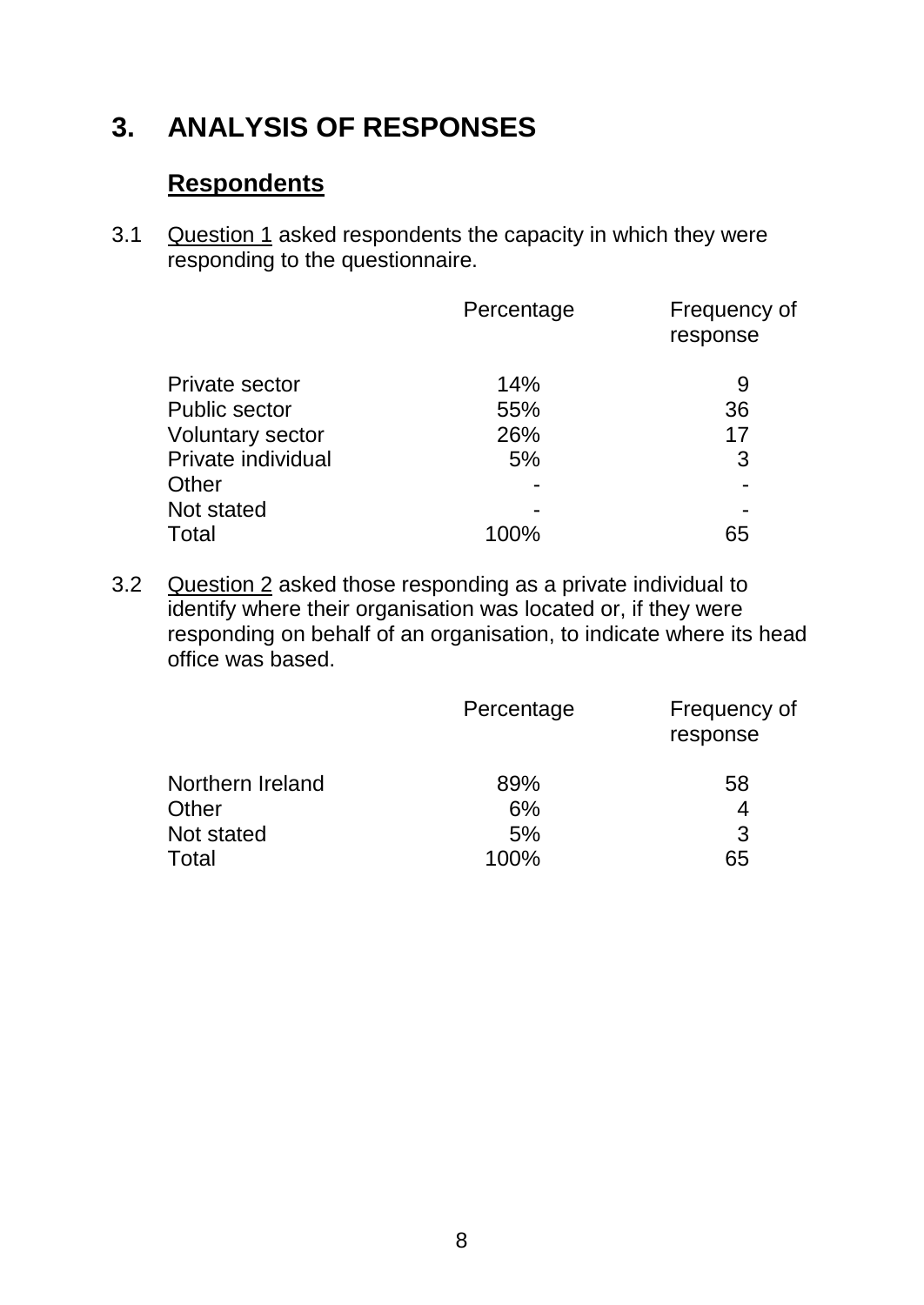3.3 Question 3 asked those responding on behalf of an organisation if they were responding on behalf of any of the following:

|                                      | Percentage | Frequency of<br>response |
|--------------------------------------|------------|--------------------------|
| <b>Local Authority</b>               | 21%        | 13                       |
| <b>Health Authority</b>              | 10%        | 6                        |
| Organisation representing            |            |                          |
| service providers                    | 5%         | 3                        |
| Organisation representing            |            |                          |
| employers                            |            |                          |
| Voluntary organisation               |            |                          |
| for/of disabled people               | 21%        | 13                       |
| Other voluntary organisations        | 6%         | 4                        |
| <b>Trade Union/Staff association</b> |            |                          |
| Statutory body                       | 8%         | 5                        |
| Government Department/               |            |                          |
| Agency                               | 21%        | 13                       |
| Other                                |            |                          |
| None of the above                    | 6%         | 4                        |
| Not stated                           | 2%         |                          |
| Total                                | 100%       | 62                       |

3.4 Question 4 asked those responding on behalf of an organisation if they were a provider of goods, services or facilities to the public.

|           | Percentage | Frequency of<br>response |
|-----------|------------|--------------------------|
| Yes       | 89%        | 55                       |
| <b>No</b> | 11%        |                          |
| Total     | 100%       | 62                       |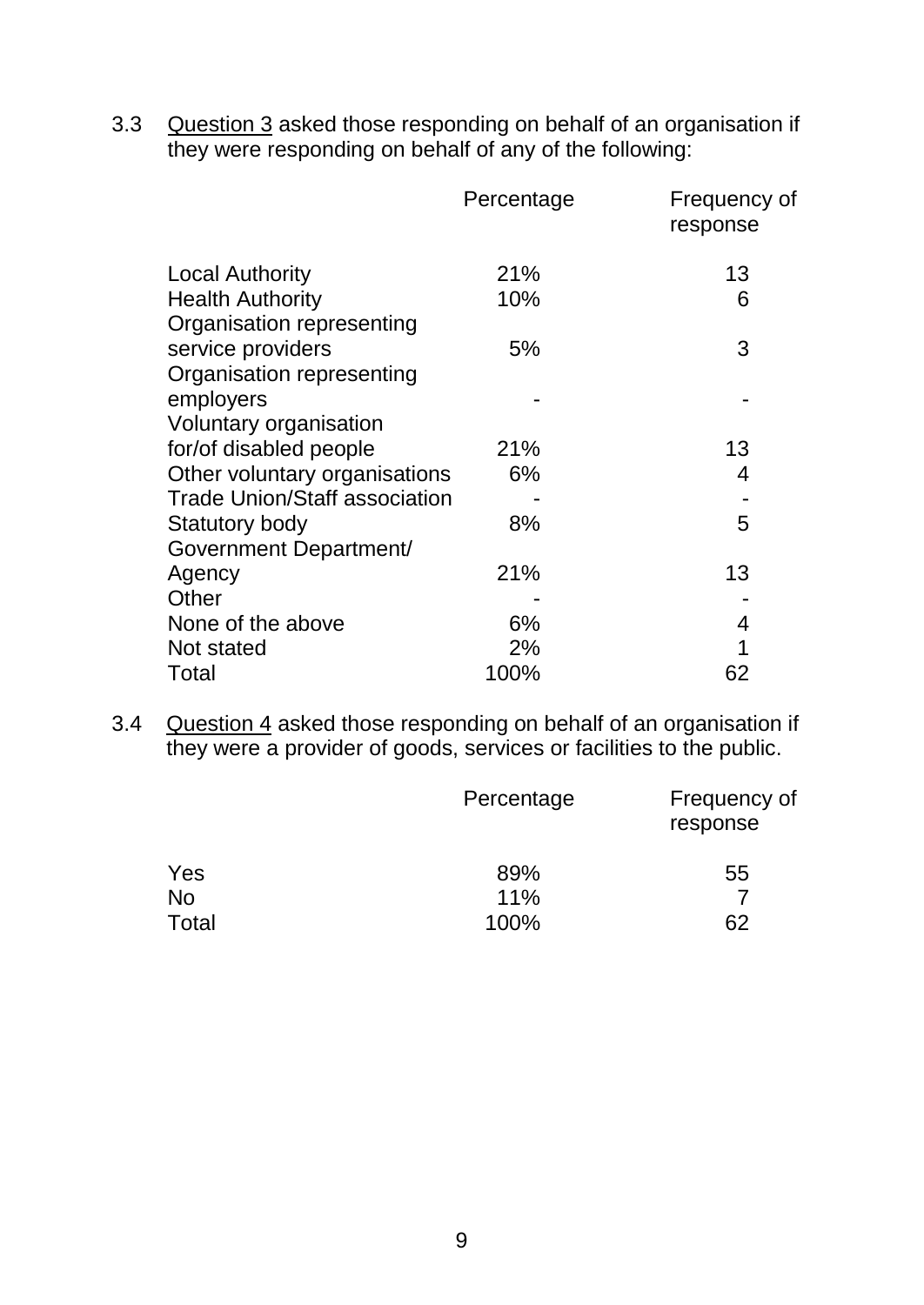3.5 Question 5 asked those responding on behalf of an organisation to identify the sector best describing their organisation's work.

|                                  | Percentage | Frequency of<br>response |
|----------------------------------|------------|--------------------------|
| Electricity, gas or water supply | 2%         |                          |
| Construction / building design   | 7%         | 4                        |
| Communications                   |            |                          |
| Wholesale and retail trade       | 2%         | 1                        |
| Leisure - hotels, restaurants,   |            |                          |
| pubs                             | 3%         | $\overline{2}$           |
| Leisure - cinemas, theatres,     |            |                          |
| museums                          | 2%         |                          |
| Leisure - other                  |            |                          |
| Distribution/transport           |            |                          |
| Financial / business services    |            |                          |
| <b>Legal Services</b>            |            |                          |
| Advice / information services    | 6%         | 4                        |
| <b>Public administration</b>     | 22%        | 14                       |
| Education                        |            |                          |
| Health and social work           | 16%        | 10                       |
| Charity/voluntary work           | 11%        | 7                        |
| Multi-sector organisation        | 19%        | 12                       |
| Other                            | 10%        | 6                        |
| Not stated                       |            |                          |
| Total                            | 100%       | 62                       |

3.6 Question 6 asked those responding on behalf of an organisation the size of their organisation's workforce in the UK.

| Number of employees | Percentage | Frequency of<br>response |
|---------------------|------------|--------------------------|
| $1 - 15$            | 19%        | 12                       |
| 16-49               | 10%        | 6                        |
| 50-99               | 8%         | 5                        |
| $100 +$             | 60%        | 37                       |
| Not stated          | 3%         | 2                        |
| Total               | 100%       | 62                       |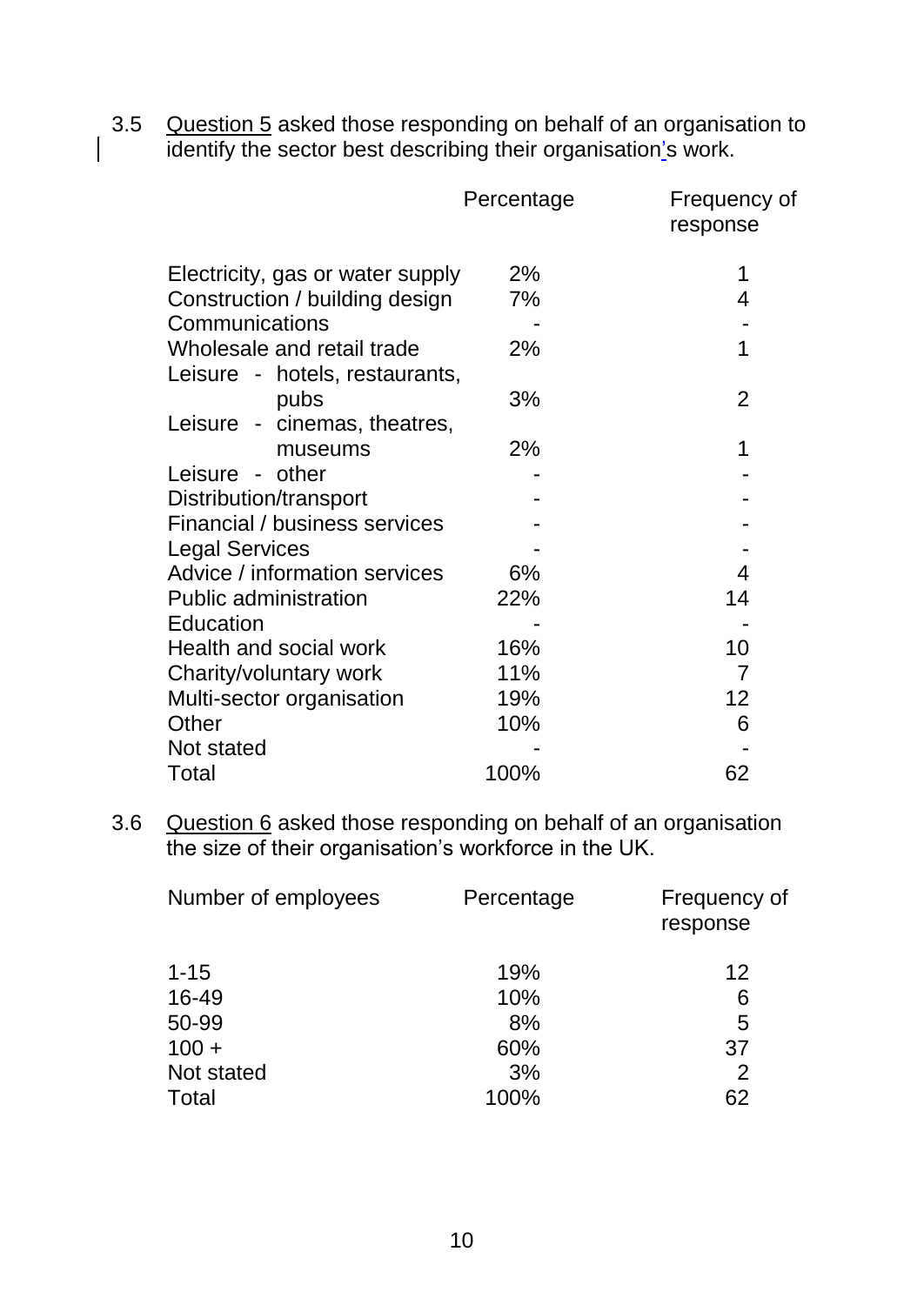3.7 Question 7 asked respondents if they had a disability within the terms of the DDA's definition of disability.

|            | Percentage | Frequency of<br>response |
|------------|------------|--------------------------|
| Yes        | 14%        | 9                        |
| <b>No</b>  | 83%        | 54                       |
| Not stated | 3%         | 2                        |
| Total      | 100%       | 65                       |

#### **Code of Practice**

3.8 Question 8 asked respondents how much of the Code of Practice they had read.

|                            | Percentage | Frequency of<br>response |
|----------------------------|------------|--------------------------|
| Read all/most of it        | 66%        | 43                       |
| Read about half            | 22%        | 14                       |
| Read less than half        | 6%         | 4                        |
| Read, amount not specified | 3%         | $\mathcal{P}$            |
| Not read any of it         | 3%         | $\overline{2}$           |
| Total                      | $10\%$     | 65                       |

3.9 Question 9 asked those reading the Code of Practice how strongly they agreed or disagreed with the statement, "The Code of Practice is clearly written".

|                            | Percentage | Frequency of<br>response |
|----------------------------|------------|--------------------------|
| Agree strongly             | 32%        | 20                       |
| Tend to agree              | 63%        | 40                       |
| Neither agree nor disagree | 3%         | $\mathcal{P}$            |
| Tend to disagree           | 2%         | 1                        |
| Disagree strongly          |            |                          |
| Don't know                 |            |                          |
| Total                      | 100%       | 63                       |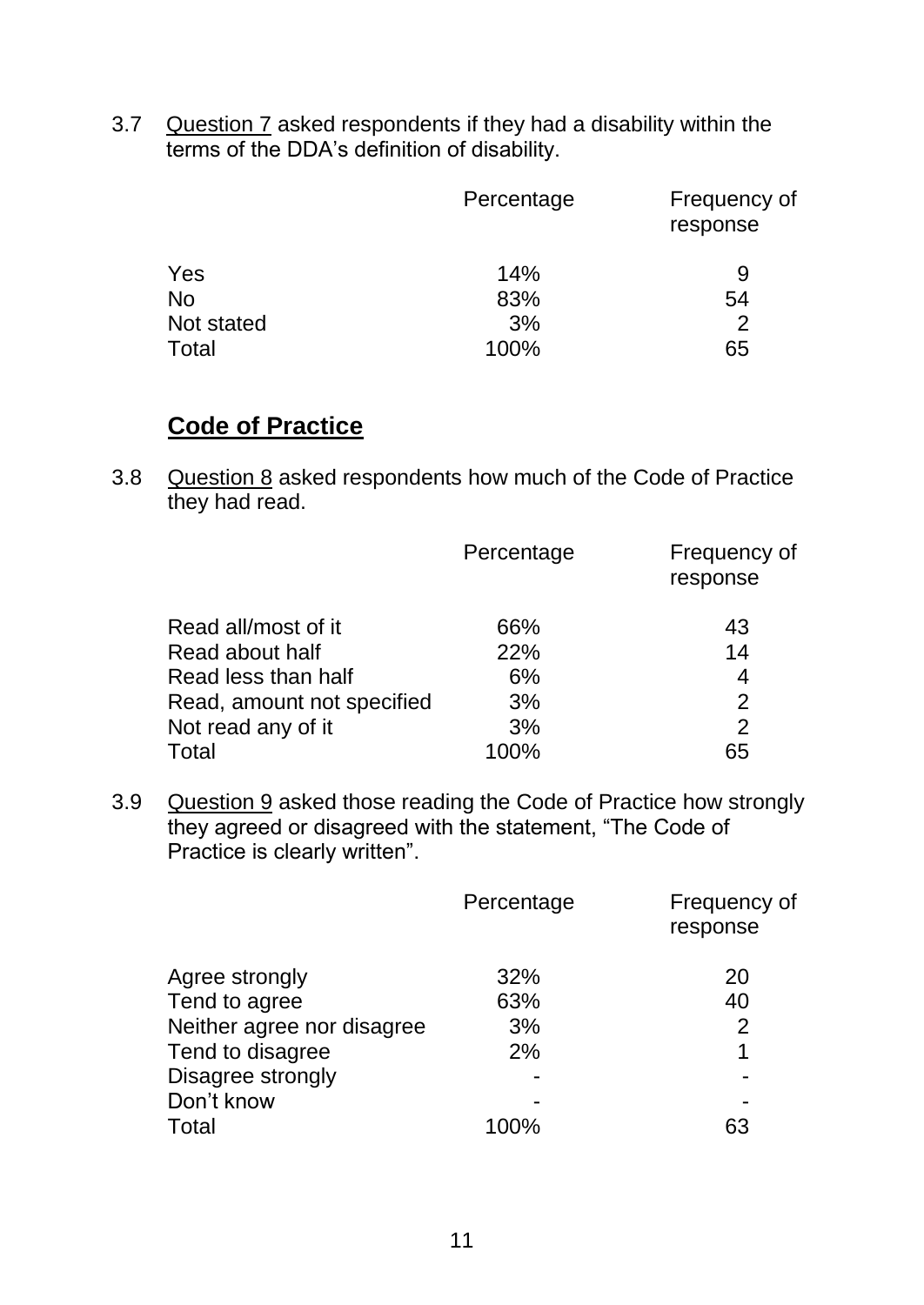3.10 Question 10 asked those reading the Code of Practice how strongly they agreed or disagreed with the statement, "The terms used in the Code of Practice are easy to understand".

|                            | Percentage | Frequency of<br>response |
|----------------------------|------------|--------------------------|
| Agree strongly             | 24%        | 15                       |
| Tend to agree              | 63%        | 40                       |
| Neither agree nor disagree | 11%        |                          |
| Tend to disagree           | 2%         |                          |
| Disagree strongly          |            |                          |
| Don't know                 |            |                          |
| Total                      |            |                          |

3.11 Question 11 asked those reading the Code of Practice how strongly they agreed or disagreed with the statement, "The Code of Practice provides you with a clear understanding of the duties that currently apply to service providers".

|                    | Percentage | Frequency of<br>response |
|--------------------|------------|--------------------------|
| Agree strongly     | 24%        | 15                       |
| Tend to agree      | 71%        | 45                       |
| Agree nor disagree | 5%         | 3                        |
| Tend to disagree   |            |                          |
| Disagree strongly  |            |                          |
| Don't know         |            |                          |
| Total              | 100%       | 63                       |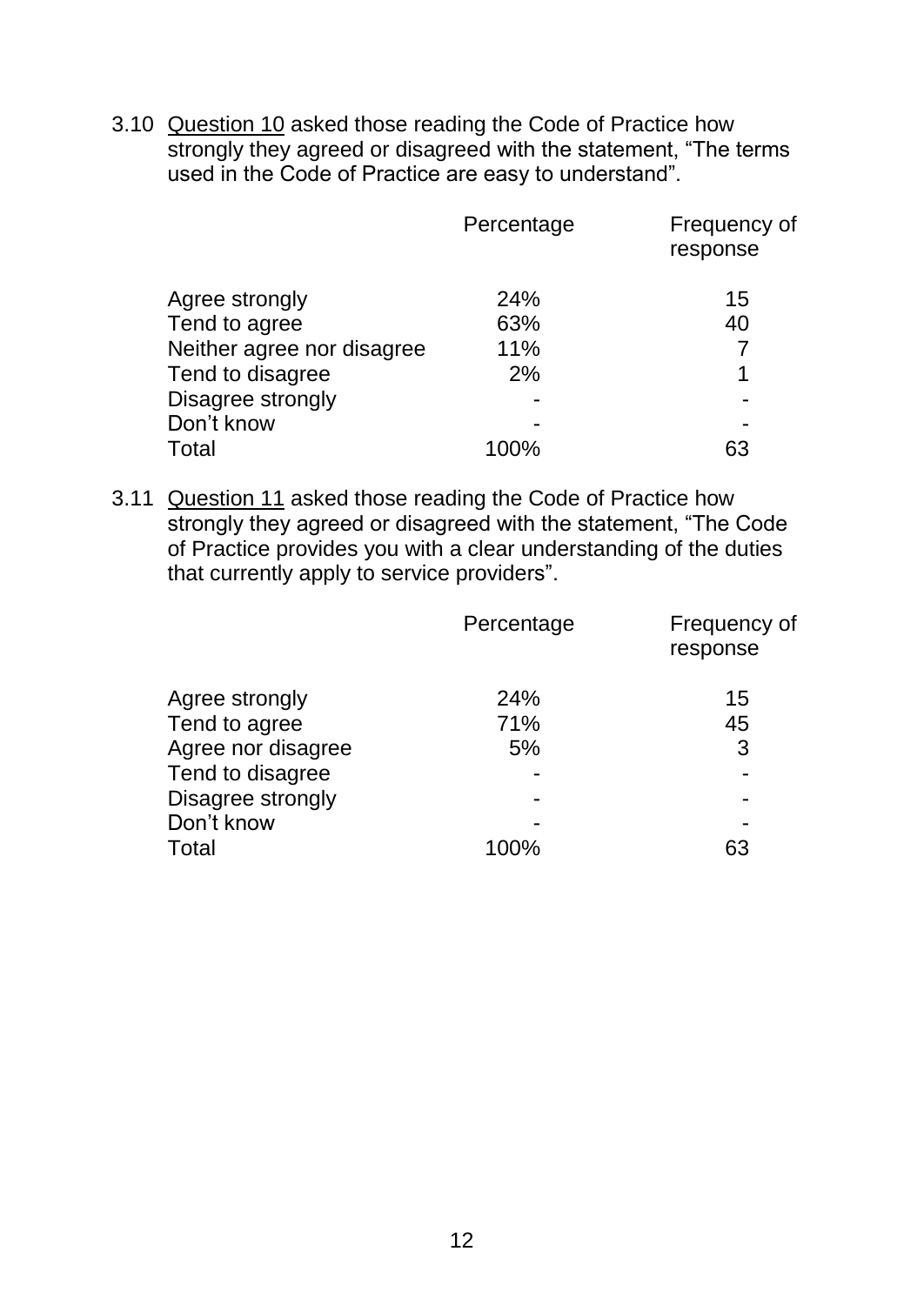3.12 Question 12 asked those reading the Code of Practice how strongly they agreed or disagreed with the following statement, "The Code of Practice provides you with a clear understanding of the duties that will apply to service providers from 2004".

|                    | Percentage | Frequency of<br>response |
|--------------------|------------|--------------------------|
| Agree strongly     | 24%        | 15                       |
| Tend to agree      | 65%        | 41                       |
| Agree nor disagree | 6%         | 4                        |
| Tend to disagree   | 5%         | 3                        |
| Disagree strongly  |            |                          |
| Don't know         |            |                          |
| Total              | 100%       | 63                       |

3.13 Question 13 asked those reading the Code of Practice how helpful the examples were in the Code of Practice.

|                          | Percentage | Frequency of<br>response |
|--------------------------|------------|--------------------------|
| Very helpful             | 55%        | 35                       |
| <b>Fairly helpful</b>    | 41%        | 26                       |
| Not very helpful         | 2%         |                          |
| Did not read any of them |            | -                        |
| Not stated               | 2%         | 1                        |
| Total                    | 100%       | 63                       |

3.14 Question 14 asked those reading the Code of Practice how much of Chapter 5 of the Code of Practice they had read.

|                            | Percentage | Frequency of<br>response |
|----------------------------|------------|--------------------------|
| Read all/most of it        | 79%        | 50                       |
| Read about half            | 16%        | 10                       |
| Read, amount not specified | 5%         | 3                        |
| Total                      | 100%       | 63                       |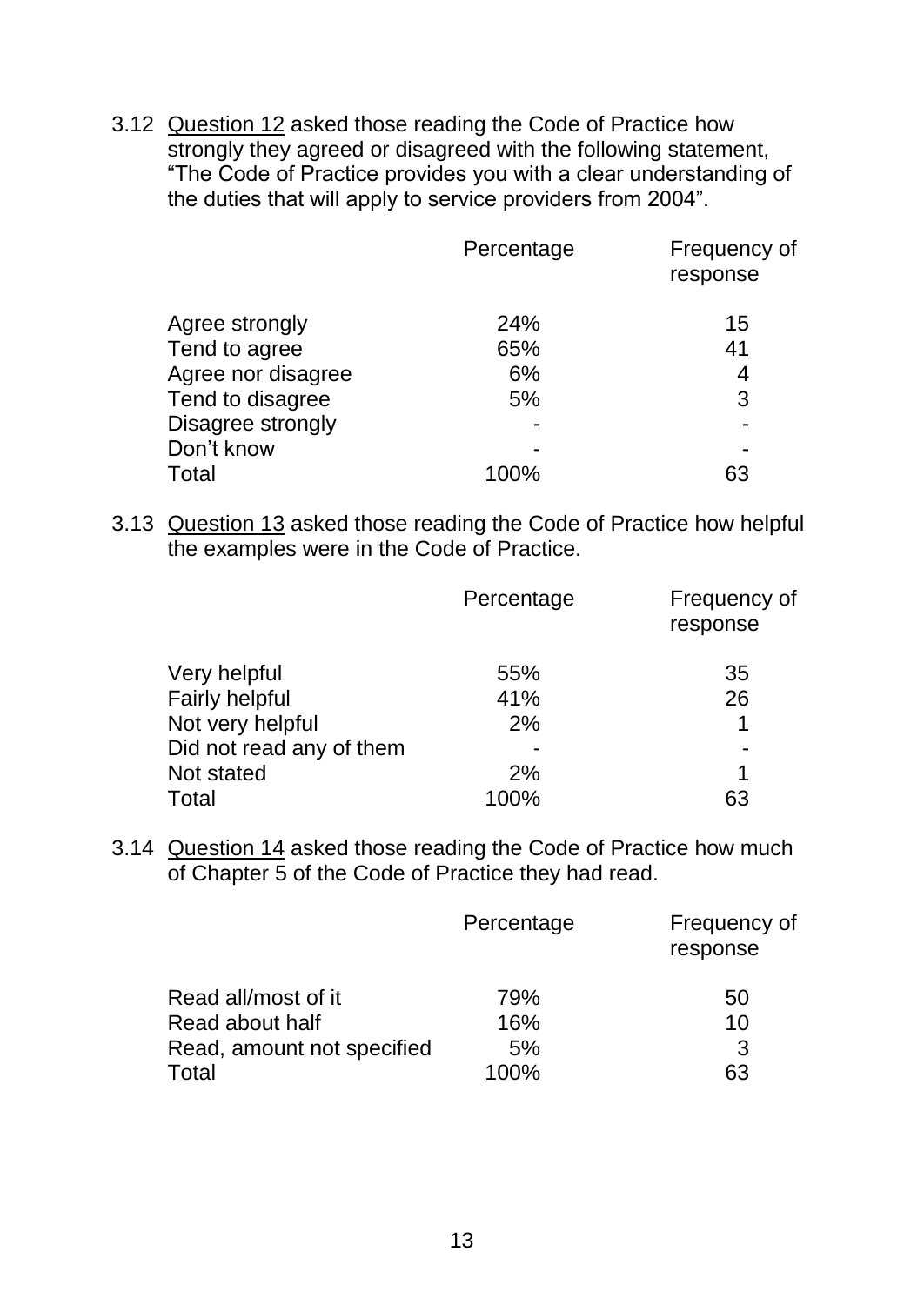3.15 Question 15 asked those reading Chapter 5 of the Code of Practice how strongly they agreed or disagreed that Chapter 5 was clearly written.

|                    | Percentage | Frequency of<br>response |
|--------------------|------------|--------------------------|
| Agree strongly     | <b>24%</b> | 15                       |
| Tend to agree      | 68%        | 43                       |
| Agree nor disagree | 6%         | 4                        |
| Tend to disagree   | 2%         |                          |
| Disagree strongly  |            |                          |
| Don't know         |            |                          |
| Total              | 100%       | 63                       |

3.16 Question 16 asked those reading Chapter 5 of the Code of Practice how strongly they agreed or disagreed that the terms used in Chapter 5 were easy to understand.

|                    | Percentage | Frequency of<br>response |
|--------------------|------------|--------------------------|
| Agree strongly     | 22%        | 14                       |
| Tend to agree      | 65%        | 41                       |
| Agree nor disagree | 10%        | 6                        |
| Tend to disagree   | 3%         | 2                        |
| Disagree strongly  |            |                          |
| Don't know         |            | $\blacksquare$           |
| Total              | 100%       | 63                       |

3.17 Question 17 asked those reading Chapter 5 of the Code of Practice how helpful they found Chapter 5.

|                       | Percentage | Frequency of<br>response |
|-----------------------|------------|--------------------------|
| Very helpful          | 43%        | 27                       |
| <b>Fairly helpful</b> | 55%        | 35                       |
| Not very helpful      | 2%         | 1                        |
| Not at all helpful    |            |                          |
| No view either way    |            |                          |
| Not stated            |            |                          |
| Total                 | 100%       | 63                       |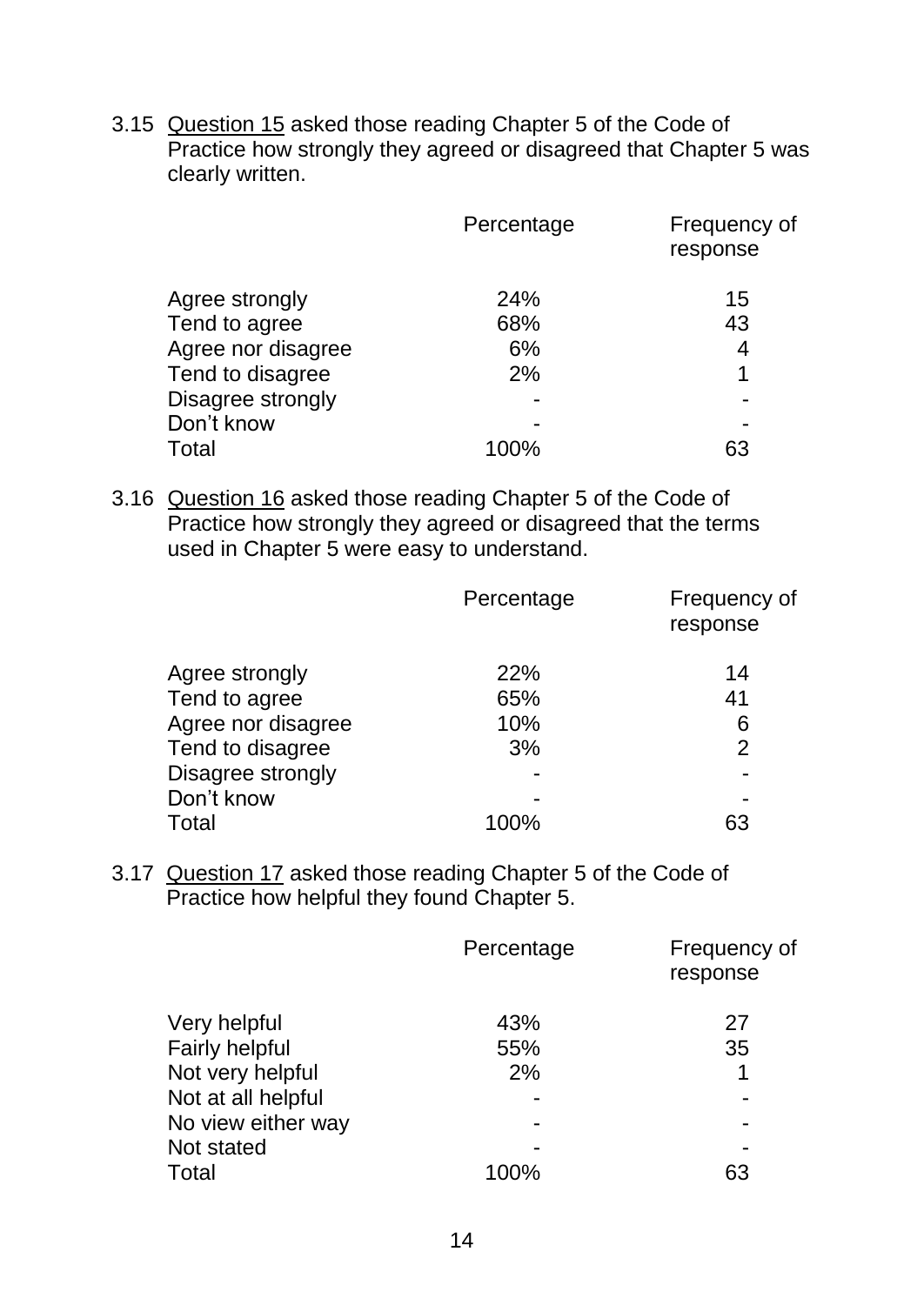3.18 Question 18 asked those reading Chapter 5 of the Code of Practice how helpful they found the examples in Chapter 5.

|                          | Percentage | Frequency of<br>response |
|--------------------------|------------|--------------------------|
| Very helpful             | 59%        | 37                       |
| <b>Fairly helpful</b>    | 38%        | 24                       |
| Not very helpful         | 3%         | $\overline{2}$           |
| Not at all helpful       |            | ۰                        |
| No view either way       |            | -                        |
| Did not read any of them |            |                          |
| Total                    |            |                          |

3.19 Question 19 asked those reading Chapter 5 of the Code of Practice about the amount of detail in Chapter 5.

|                                  | Percentage | Frequency of<br>response |
|----------------------------------|------------|--------------------------|
| Too much detail                  | 9%         | 6                        |
| About the right amount of detail | 82%        | 52                       |
| Not enough detail                | 5%         | 3                        |
| No views either way              | 2%         | 1                        |
| Not stated                       | 2%         | 1                        |
| Total                            | ነበ%        |                          |

3.20 Question 20 asked respondents reading the Code of Practice for any comments they had about the revised Code of Practice.

Positive comments mainly related to the helpfulness of the examples and case studies within the guide along with comments that the Code of Practice was easy to understand, informative, well laid out and well written.

There was little consistency in respect of any negative comments made. Some felt there was too much information to read, but conversely a similar number of respondents wanted more examples. Some felt that the wording should be written in a simpler style with less legal jargon.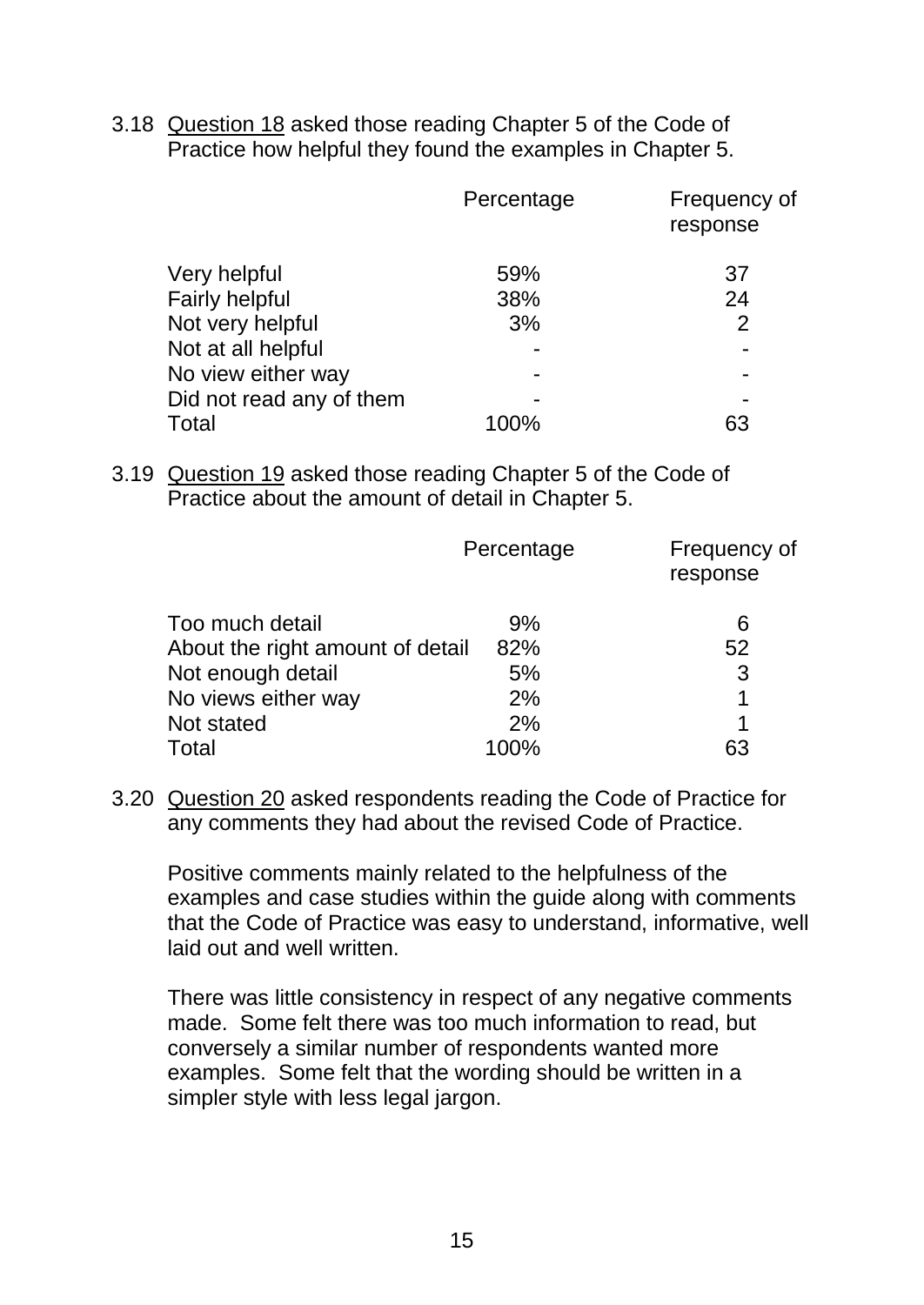Several respondents felt that the term 'reasonable' used within the Code of Practice was not easy to define, and which, if left open to interpretation, could result in organisations not complying with the legislation.

3.21 Question 21 asked respondents reading the Code of Practice for suggestions on how the revised Code of Practice could be improved, and asked for further examples they thought would improve the Code.

Respondents provided the following comments as to how the Code could be improved:

- The single largest response was to provide more specific examples referring to either specific industries or specific disabilities;
- Assistance with guidance on how to define 'reasonable adjustment' was sought by several respondents;
- Some respondents felt that there should be greater distinction between service providers' legal obligations and good practice;
- It was felt that it would be useful to outline the consequences of ignoring the advice in the Code of Practice.

A variety of comments were made relating to the need for an index, cross-referencing of sections, layout and design, and the need for a summary. Several respondents felt that the Code would not be accessible to people with learning disabilities and suggested the use of pictures and symbols to improve accessibility.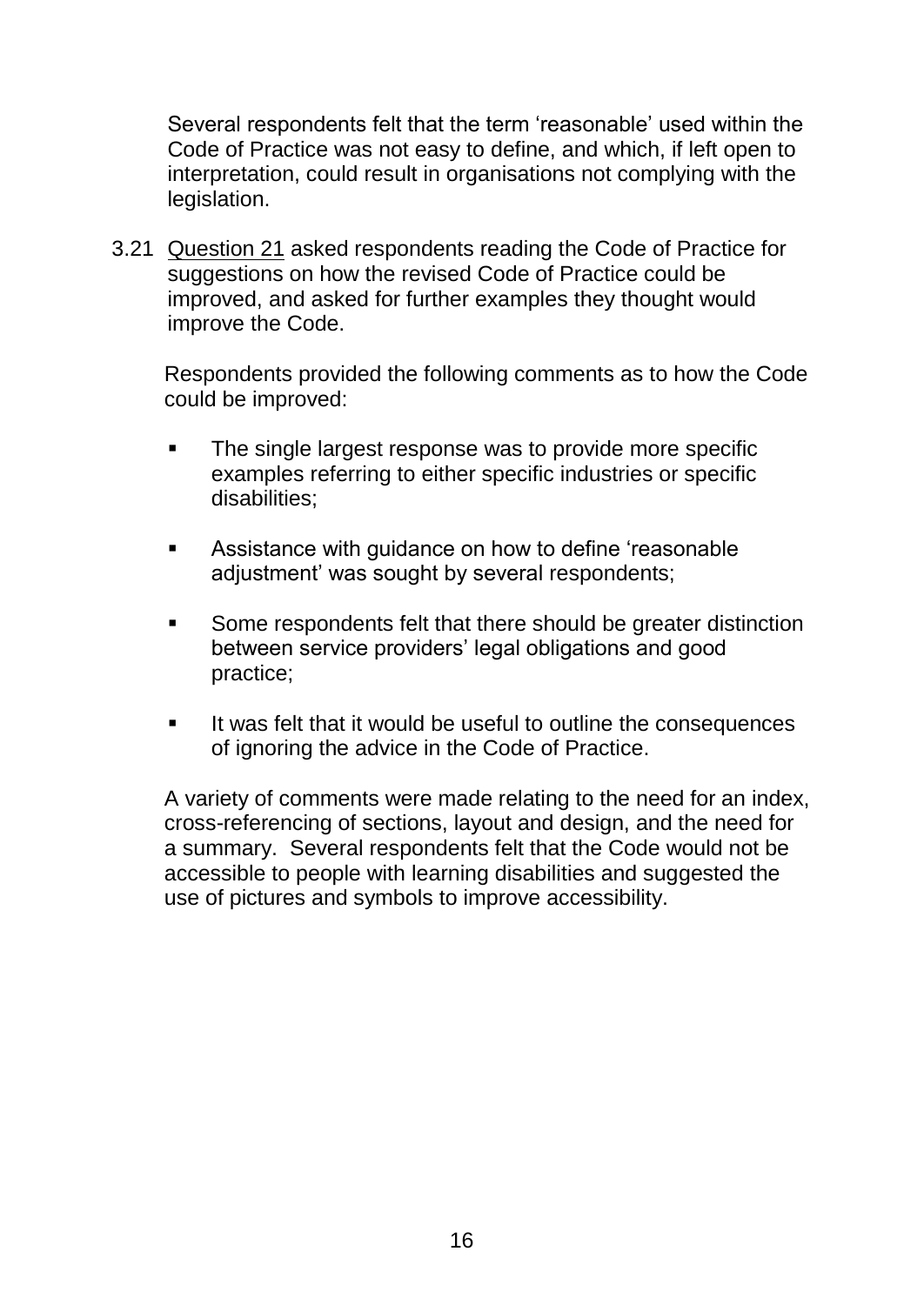#### **Practical Guide**

3.22 Question 22 asked respondents how much of the Practical Guide they had read.

|                     | Percentage | Frequency of<br>response |
|---------------------|------------|--------------------------|
| Read all/most of it | 69%        | 45                       |
| Read about half     | 14%        | 9                        |
| Read less than half | 9%         | 6                        |
| Not read any of it  | 8%         | 5                        |
| Total               | 100%       | 65                       |

3.23 Question 23 asked those reading the Practical Guide how strongly they agreed or disagreed that the Practical Guide was clearly written.

|                            | Percentage | Frequency of<br>response |
|----------------------------|------------|--------------------------|
| Agree strongly             | 32%        | 19                       |
| Tend to agree              | 60%        | 36                       |
| Neither agree nor disagree | 8%         | 5                        |
| Tend to disagree           |            | -                        |
| Disagree strongly          |            | -                        |
| Don't know                 |            |                          |
| Total                      | 100%       |                          |

3.24 Question 24 asked those reading the Practical Guide how strongly they agreed or disagreed that the terms used in the Practical Guide were easy to understand.

|                    | Percentage | Frequency of<br>response |
|--------------------|------------|--------------------------|
| Agree strongly     | 31%        | 19                       |
| Tend to agree      | 65%        | 39                       |
| Agree nor disagree | 2%         | 1                        |
| Tend to disagree   | 2%         | 1                        |
| Disagree strongly  |            |                          |
| Don't know         |            |                          |
| Total              | 100%       | 60                       |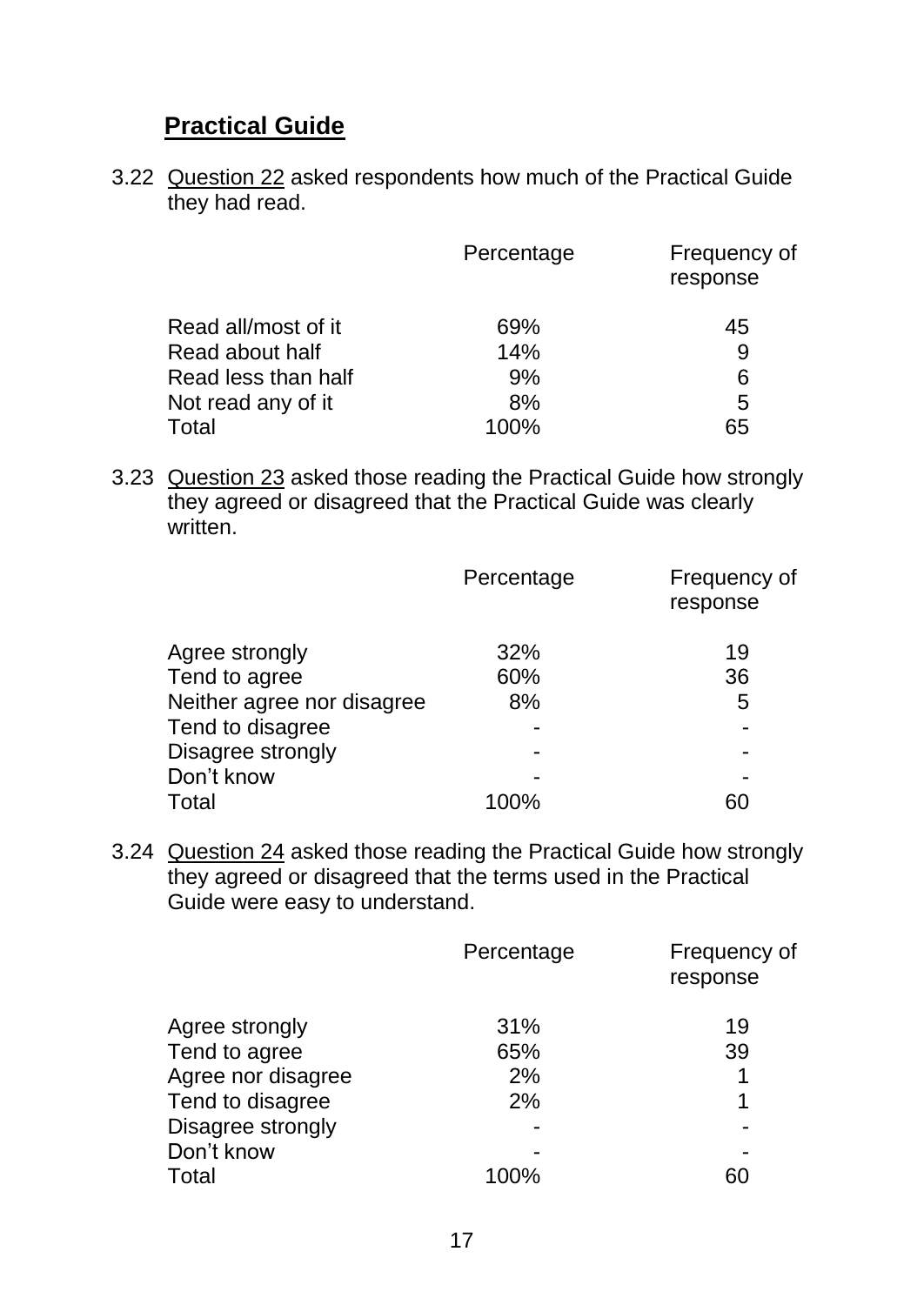3.25 Question 25 asked those reading the Practical Guide how helpful they found the Practical Guide.

|                       | Percentage | Frequency of<br>response |
|-----------------------|------------|--------------------------|
| Very helpful          | 45%        | 27                       |
| <b>Fairly helpful</b> | 53%        | 32                       |
| Not very helpful      | 2%         | 1                        |
| Not at all helpful    |            |                          |
| Not stated            |            |                          |
| Total                 | 100%       |                          |

3.26 Question 26 asked those reading the Practical Guide whether the diagrams used in the Guide were easy to understand.

|                    | Percentage | Frequency of<br>response |
|--------------------|------------|--------------------------|
| Agree strongly     | 48%        | 29                       |
| Tend to agree      | 47%        | 28                       |
| Agree nor disagree | 3%         | $\overline{2}$           |
| Tend to disagree   | 2%         | 1                        |
| Disagree strongly  |            |                          |
| Don't know         |            |                          |
| Total              | 100%       |                          |

3.27 Question 27 asked those reading the Practical Guide how helpful they found the diagrams.

|                       | Percentage | Frequency of<br>response |
|-----------------------|------------|--------------------------|
| Very helpful          | 52%        | 31                       |
| <b>Fairly helpful</b> | 45%        | 27                       |
| Not very helpful      | 3%         | $\overline{2}$           |
| Not at all helpful    |            |                          |
| Not stated            |            |                          |
| Total                 | 100%       | 60                       |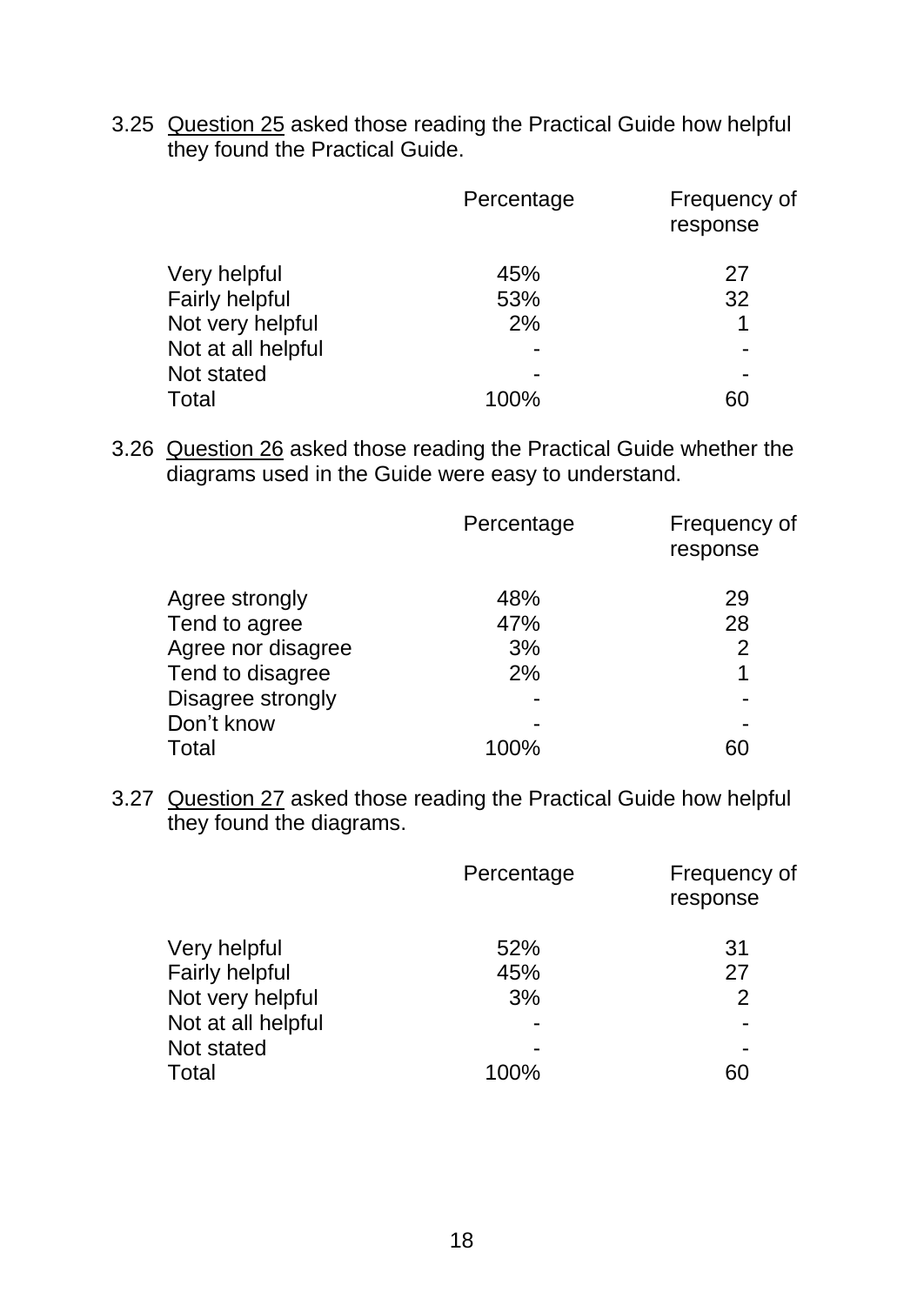3.28 Question 28 asked those reading the Practical Guide how helpful they found the sections relating to particular types of service providers (e.g. shops, hotels, hairdressing and beauty salons etc).

|                       | Percentage | Frequency of<br>response |
|-----------------------|------------|--------------------------|
| Very helpful          | 28%        | 17                       |
| <b>Fairly helpful</b> | 59%        | 35                       |
| Not very helpful      | 10%        | 6                        |
| Not at all helpful    |            | $\overline{\phantom{0}}$ |
| Not stated            | 3%         | $\mathcal{P}$            |
| Total                 | 100%       | 60                       |

3.29 Question 29 asked those reading the Practical Guide how helpful they found the section relating to the role of management.

|                       | Percentage | Frequency of<br>response |
|-----------------------|------------|--------------------------|
| Very helpful          | 30%        | 18                       |
| <b>Fairly helpful</b> | 63%        | 38                       |
| Not very helpful      | 5%         | 3                        |
| Not at all helpful    |            | $\blacksquare$           |
| Not stated            | 2%         | 1                        |
| Total                 | 100%       | 60                       |

3.30 Question 30 asked those reading the Practical Guide how helpful they found the section relating to publications and organisations.

|                       | Percentage | Frequency of<br>response |
|-----------------------|------------|--------------------------|
| Very helpful          | 45%        | 27                       |
| <b>Fairly helpful</b> | 45%        | 27                       |
| Not very helpful      | 6%         | 4                        |
| Not at all helpful    | 2%         | 1                        |
| Not stated            | 2%         | 1                        |
| Total                 | 100%       | 60                       |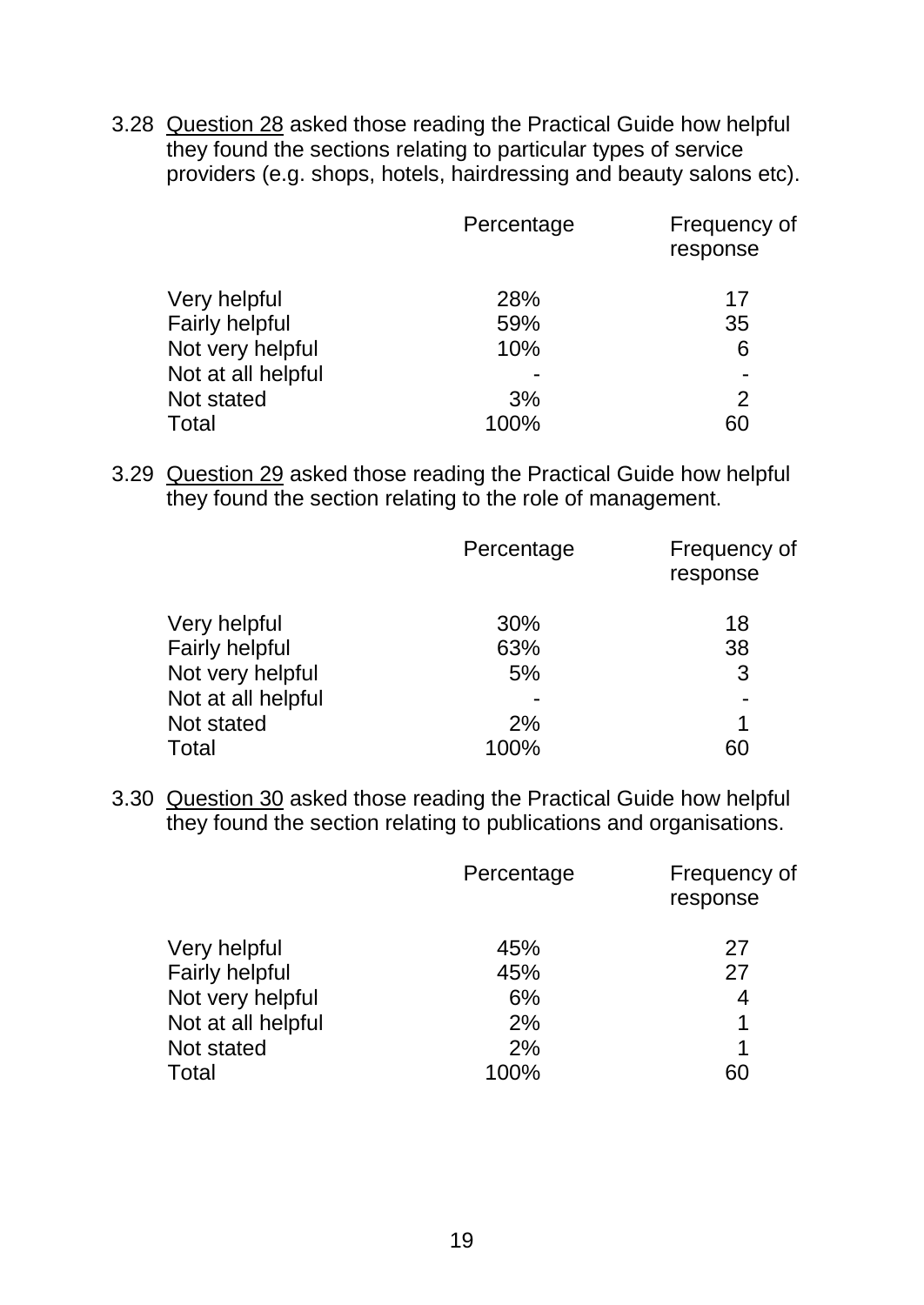3.31 Question 31 asked those reading the Practical Guide about the right amount of detail in particular aspects of the Practical Guide.

| Diagrams                                                                                                               | Percentage                           | Frequency of<br>response                  |
|------------------------------------------------------------------------------------------------------------------------|--------------------------------------|-------------------------------------------|
| Too much detail<br>About the right amount of detail<br>Not enough detail<br>No views either way<br>Not stated<br>Total | 2%<br>85%<br>6%<br>2%<br>5%<br>100%  | 1<br>51<br>4<br>1<br>3<br>60              |
| Sections on particular types of service providers                                                                      |                                      |                                           |
| Too much detail<br>About the right amount of detail<br>Not enough detail<br>No views either way<br>Not stated<br>Total | 2%<br>72%<br>15%<br>3%<br>8%<br>100% | 1<br>43<br>9<br>$\overline{c}$<br>5<br>60 |
| Section on the role of management                                                                                      |                                      |                                           |
| Too much detail<br>About the right amount of detail<br>Not enough detail<br>No views either way<br>Not stated<br>Total | 3%<br>74%<br>15%<br>3%<br>5%<br>100% | 2<br>44<br>9<br>$\overline{c}$<br>3<br>60 |
| Section on publications and organisations                                                                              |                                      |                                           |
| Too much detail<br>About the right amount of detail<br>Not enough detail<br>No views either way<br>Not stated<br>Total | 75%<br>12%<br>8%<br>5%<br>100%       | 45<br>7<br>5<br>3<br>60                   |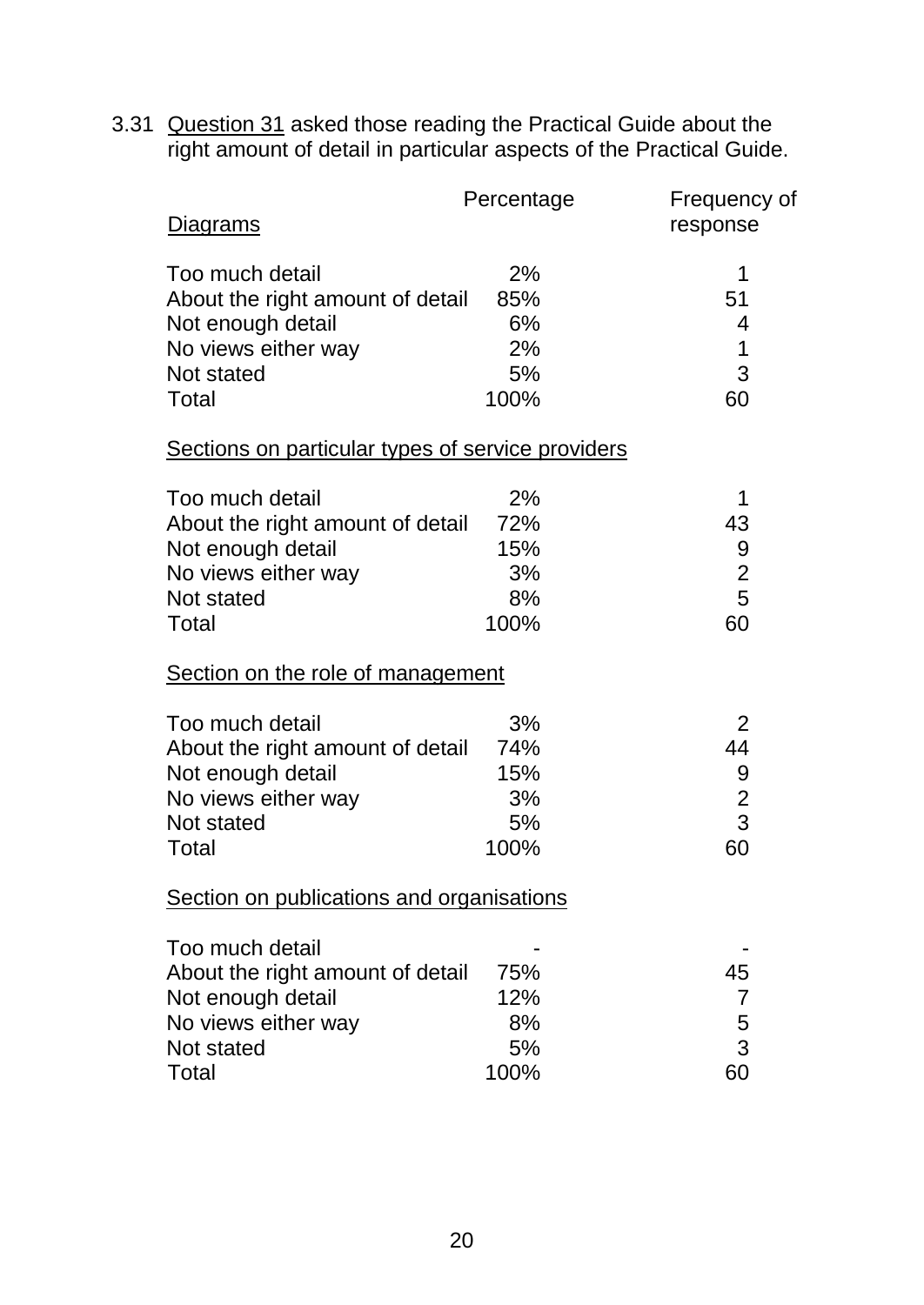The Guide as a whole

| Too much detail                  | 3%   |    |
|----------------------------------|------|----|
| About the right amount of detail | 82%  | 49 |
| Not enough detail                | 8%   | 5  |
| No views either way              | 2%   |    |
| Not stated                       | 5%   | 3  |
| Total                            | 100% | 60 |

3.32 Question 32 asked those reading the Practical Guide for any other comments they had about the Guide.

Positive comments focused mainly on ease of use of the Guide. Typical comments were: "useful", "clear and well written", "easy to understand", and "useful diagrams and graphics".

The main critical comments related to specific illustrations within the Guide. Critical comments were also made with reference to the accessible toilet layout and door widths. Some respondents wanted information on regional contacts that they could go to for advice.

3.33 Question 33 asked those reading the Practical Guide for suggestions on how the Guide could be improved.

The main comments as to how the Guide could be improved were:

- To provide more information on how to make toilets accessible and increased advice relating to opening of doors and door sizes. Some respondents suggested that examples of good practice design for outdoor facilities would be useful. Others requested more information relating to signage and to vertical circulation through buildings i.e. lifts. Several respondents felt that the status of the Guide should be clarified and that a recommendation should be made that advice is sought from a professional practitioner;
- Other comments emphasised staff training in understanding how to assist disabled people;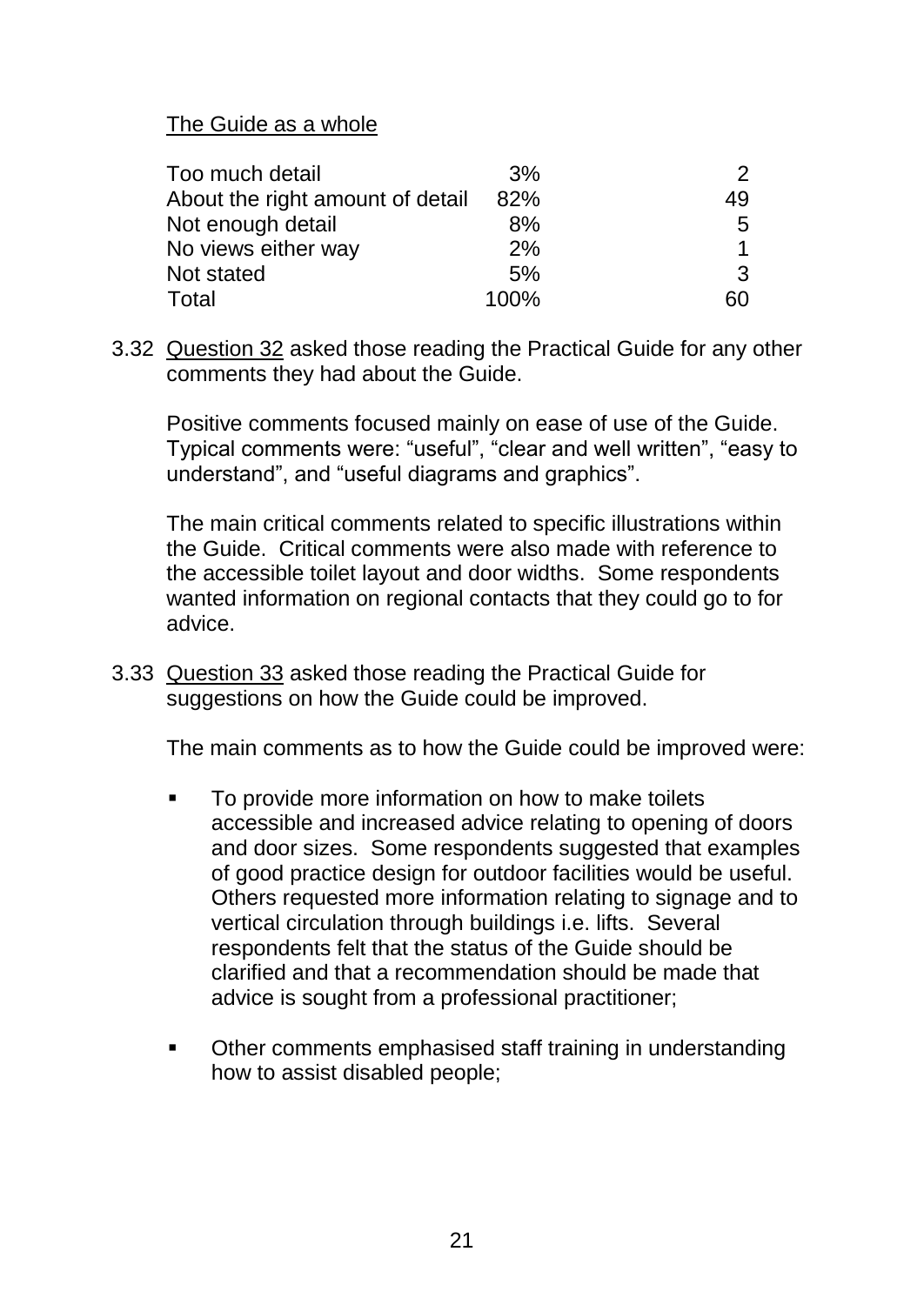• The majority of other comments related to the design and layout of the Practical Guide, particularly with a request for more and clearer diagrams, as well as the use of colour in the Guide. Some suggested the production of different versions of the Guide for specific sectors or the provision of model check lists relating to different types of businesses.

#### **Proposals for Regulations**

3.34 Question 34 asked respondents how much of the proposals for Regulations document they had read.

|                            | Percentage | Frequency of<br>response |
|----------------------------|------------|--------------------------|
| Read all/most of it        | 62%        | 40                       |
| Read about half            | 17%        | 11                       |
| Read less than half        | 9%         | 6                        |
| Read, amount not specified | 3%         | $\mathcal{P}$            |
| Not read any of it         | 9%         | 6                        |
| Total                      | 100%       | 65                       |

3.35 Question 35 asked those reading proposals for Regulations if they agreed or disagreed with the OFMDFM's proposals in relation to Part R of the Building Regulations.

|                            | Percentage | Frequency of<br>response |
|----------------------------|------------|--------------------------|
| Agree with proposals       | 63%        | 37                       |
| Disagree with proposals    | 10%        | 6                        |
| No strong views either way | 25%        | 15                       |
| Not stated                 | 2%         |                          |
| Total                      | 100%       | 59                       |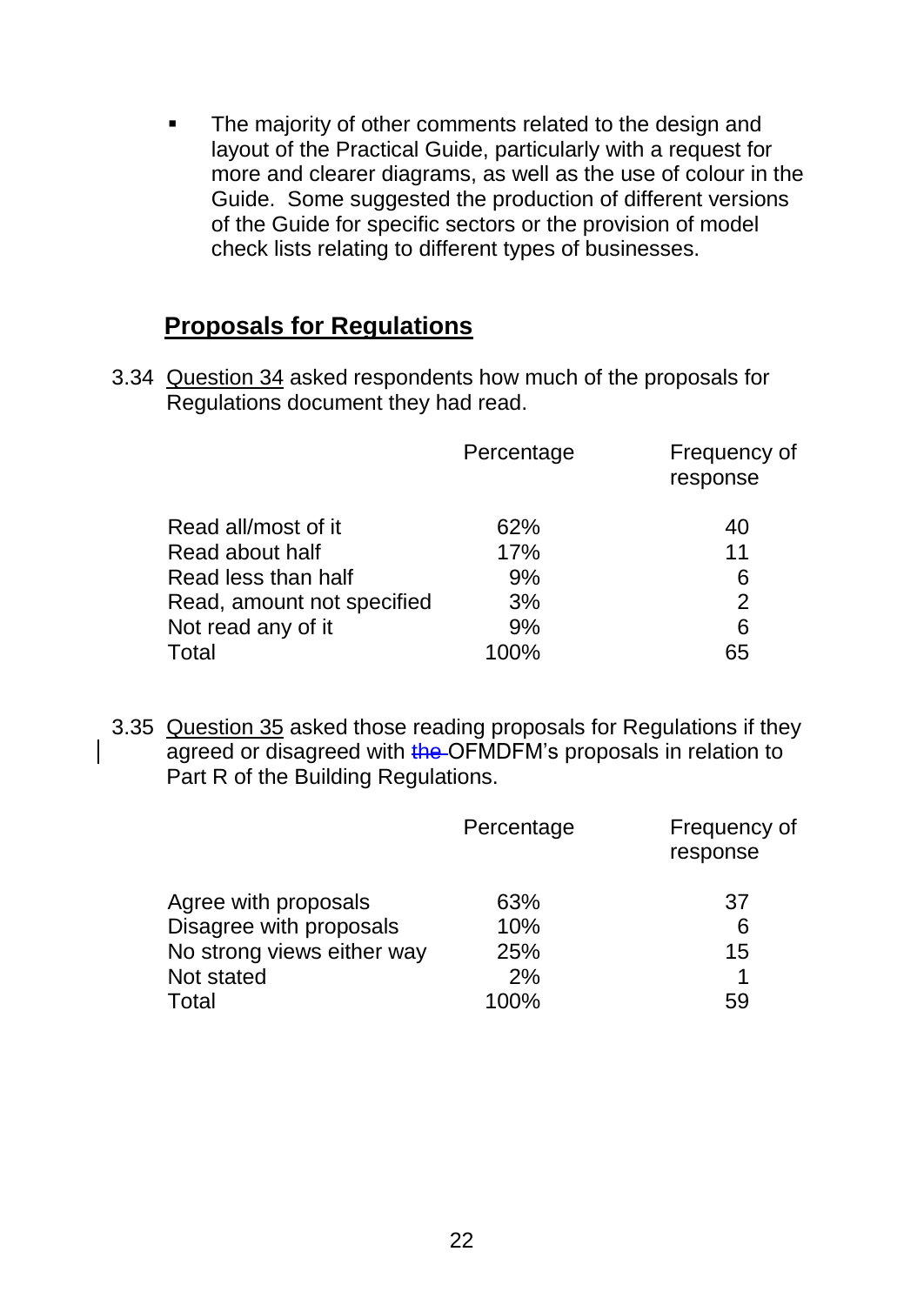3.36 Question 36 asked the respondents who disagreed with the OFMDFM's proposals in relation to Part R to state their reasons for doing so.

The main reasons for disagreeing were that the proposals were not broad enough and they should cover all buildings, both new and existing, as well as alterations. Some respondents felt that the proposals contained too many loopholes or were open to different interpretation as to what was actually meant. Other respondents felt that the Building Regulations, and their enforcement, needed to be strengthened.

3.37 Question 37 asked those reading the proposals for Regulations if they agreed or disagreed with the OFMDFM's proposals relating to Consent to an Adjustment.

|                            | Percentage | Frequency of<br>response |
|----------------------------|------------|--------------------------|
| Agree with proposals       | 63%        | 37                       |
| Disagree with proposals    | 5%         | 3                        |
| No strong views either way | 25%        | 15                       |
| Not stated                 | 7%         | 4                        |
| Total                      | 100%       | 59                       |

- 3.38 Question 38 asked the respondents who disagreed with the OFMDFM's proposals relating to Consent to an Adjustment to state their reasons for doing so. The main comments were:
	- That the concept of 'reasonableness' was too vague and that lessors should have equal responsibility for complying with an adjustment;
	- The proposals relating to consent could work in favour of complacent landlords.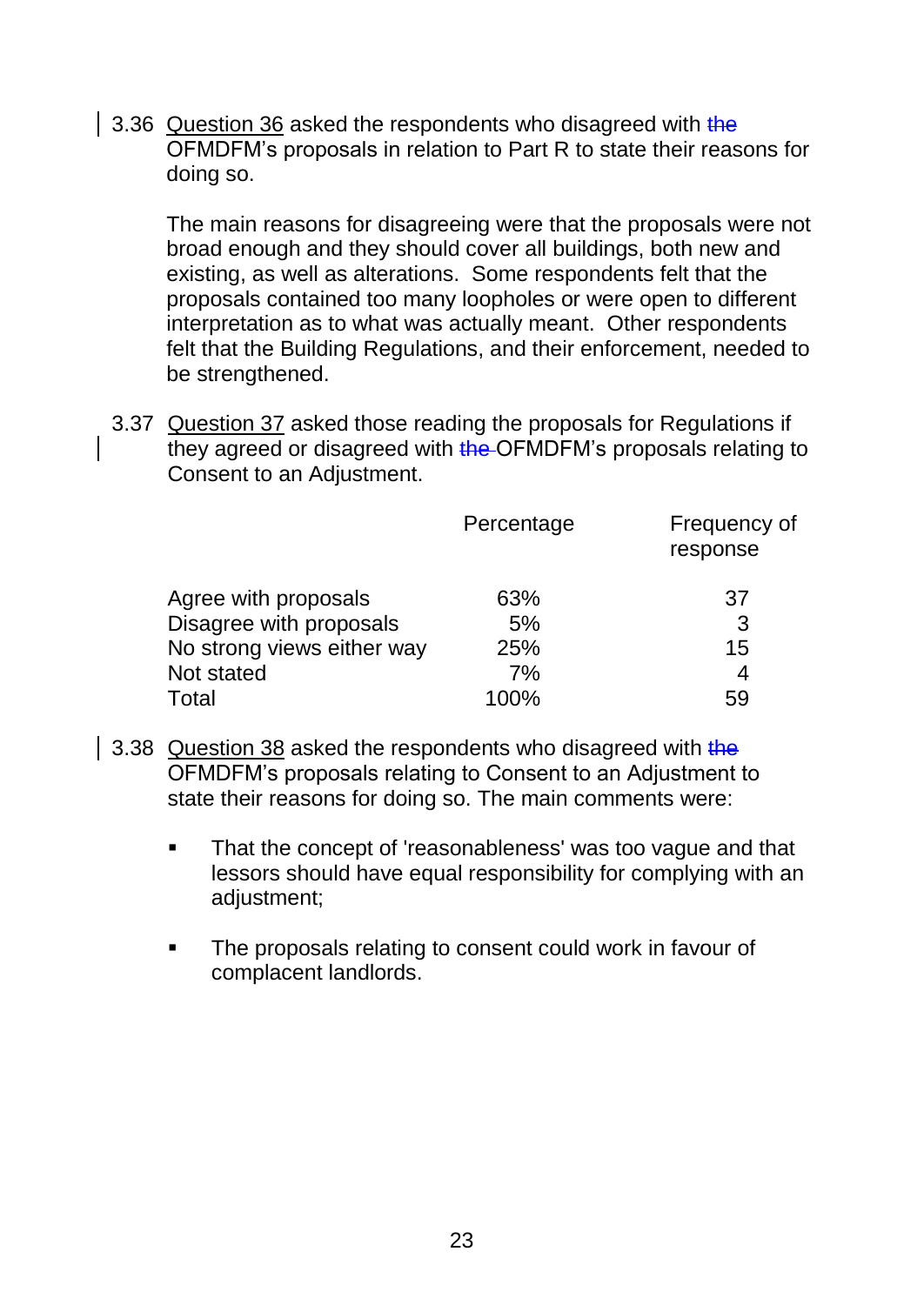3.39 Question 39 asked those reading the proposals for Regulations if they agreed with OFMDFM's proposals in relation to Premises held under a Lease or Tenancy.

|                            | Percentage | Frequency of<br>response |
|----------------------------|------------|--------------------------|
| Agree with proposals       | 61%        | 36                       |
| Disagree with proposals    | 3%         | $\mathcal{P}$            |
| No strong views either way | 29%        | 17                       |
| Not stated                 | 7%         | 4                        |
| Total                      | 100%       | 59                       |

- 3.40 Question 40 asked the respondents who disagreed with OFMDFM's proposals in relation to premises held under a Lease or Tenancy to state their reasons for doing so. The main comment was that the Regulations should be extended to place duties on landlords or lessors of premises.
- 3.41 Question 41 asked those reading the proposals for Regulations if they agreed with the OFMDFM's conclusion not to regulate to limit service providers' costs.

|                            | Percentage | Frequency of<br>response |
|----------------------------|------------|--------------------------|
| Agree                      | 61%        | 36                       |
| <b>Disagree</b>            | 5%         | 3                        |
| No strong views either way | 31%        | 18                       |
| Not stated                 | 3%         | $\mathcal{P}$            |
| <b>Total</b>               | 100%       | 59                       |

- 3.42 Question 42 asked respondents who disagreed with the OFMDFM's conclusion not to regulate to limit service providers' costs, to state their reasons for doing so. The main comments were:
	- **That grants and funds should be made available for** alterations, particularly for small businesses and the voluntary and community sector;
	- **Some organisations might try to find loopholes in order to** evade their obligations.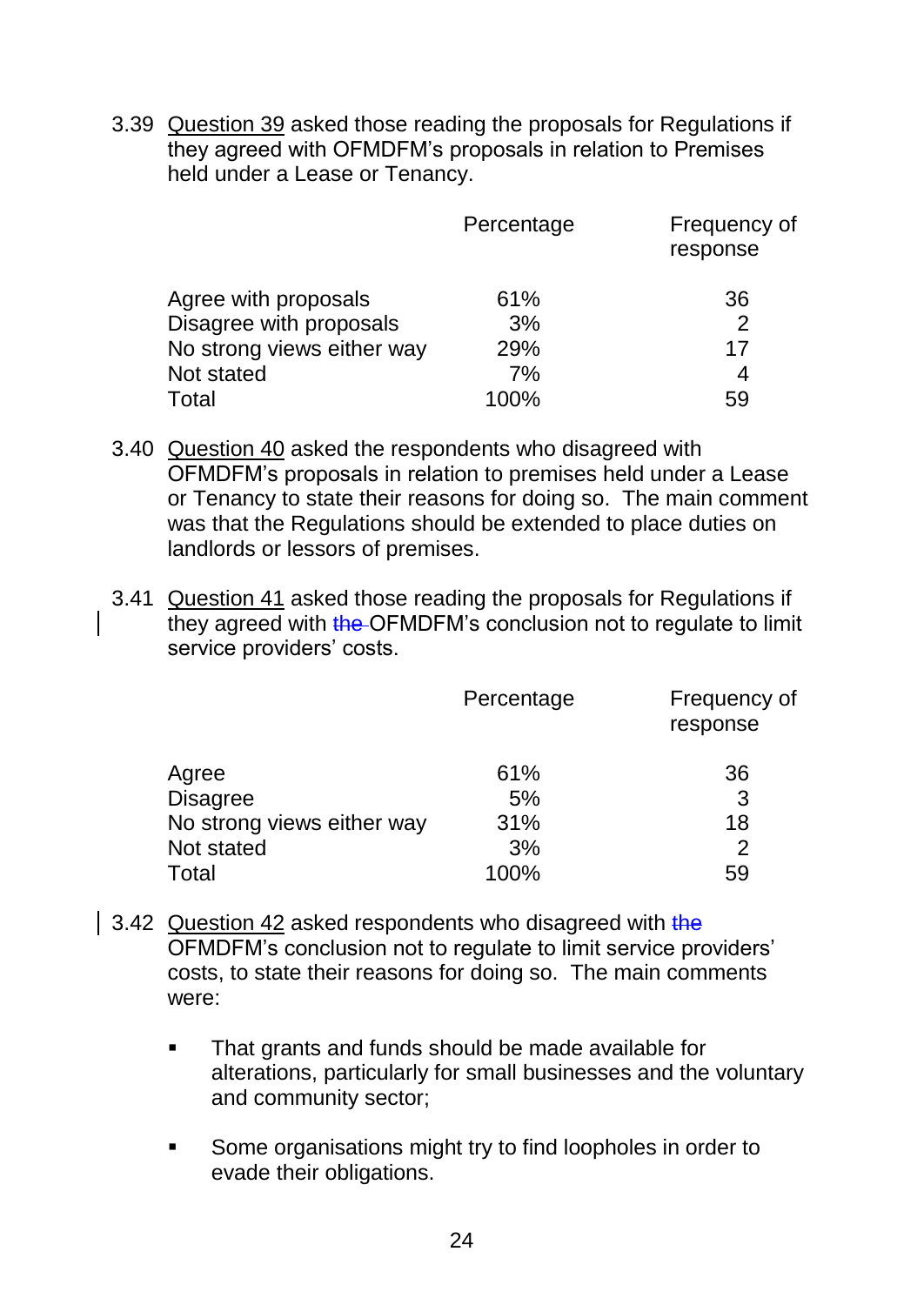3.43 Question 43 asked those reading the proposals for Regulations if there were any other areas where they felt there was a need for regulation.

|                              | Percentage | Frequency of<br>response |
|------------------------------|------------|--------------------------|
| Yes                          | 19%        | 11                       |
| <b>No</b>                    | 25%        | 15                       |
| No strong feeling either way | 47%        | 28                       |
| Not stated                   | 9%         | 5                        |
| Total                        | 100%       | 59                       |

- 3.44 Question 44 asked those reading the proposals for Regulations to identify the other areas in which they felt regulation was needed and why. The main areas required to be regulated were:
	- **Transport**;
	- **Educational premises;**
	- Domestic dwellings;
	- **-** Older buildings.
- 3.45 Question 45 asked for any further comments respondents wished to make about the proposals for Regulations. Comments included:
	- the difficulty in understanding the legal wording used in the Regulations;
	- concerns that not all buildings were covered by Part R of the Building Regulations;
	- concerns about the meaning of 'reasonable'.

Another reply suggested the creation of a conciliation/arbitration service that could be used to avoid resorting to the courts.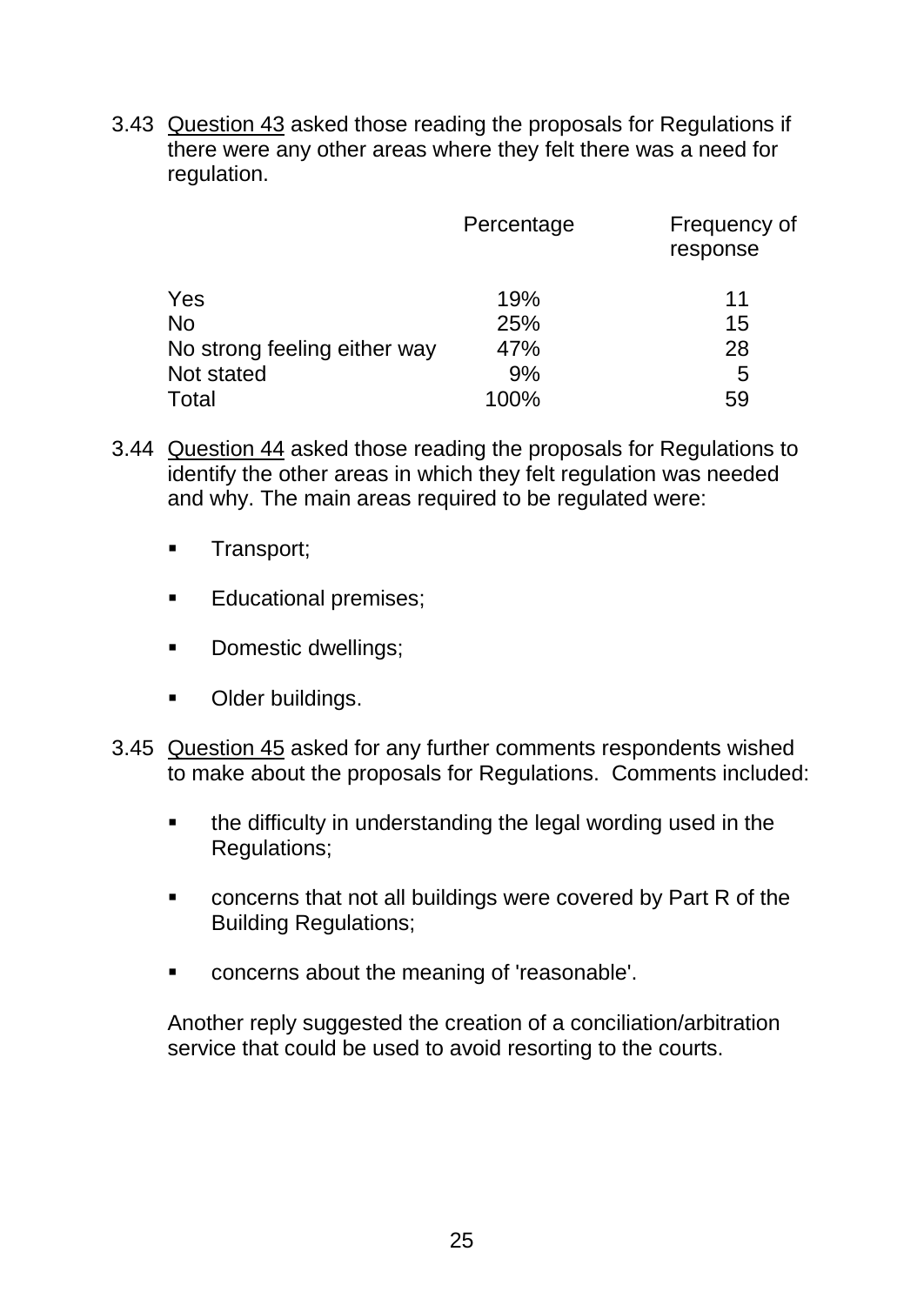#### **Regulatory Impact Assessment**

3.46 Question 46 asked respondents how much of the Regulatory Impact Assessment they had read.

|                     | Percentage | Frequency of<br>response |
|---------------------|------------|--------------------------|
| Read all/most of it | 52%        | 34                       |
| Read about half     | 15%        | 10                       |
| Read less than half | 18%        | 11                       |
| Not read any of it  | 15%        | 10                       |
| Total               | 100%       | 65                       |

3.47 Question 47 asked those reading the Regulatory Impact Assessment for any comments they wished to make about the Regulatory Impact Assessment in the light of the revised Code of Practice and draft proposals for Regulations.

Positive comments related to how informative, comprehensive and useful it was.

A number of others commented that the costs were misleading and some respondents felt that the language was legalistic. Other respondents felt that the Regulatory Impact Assessment should encourage the best practice option rather than the least-cost option.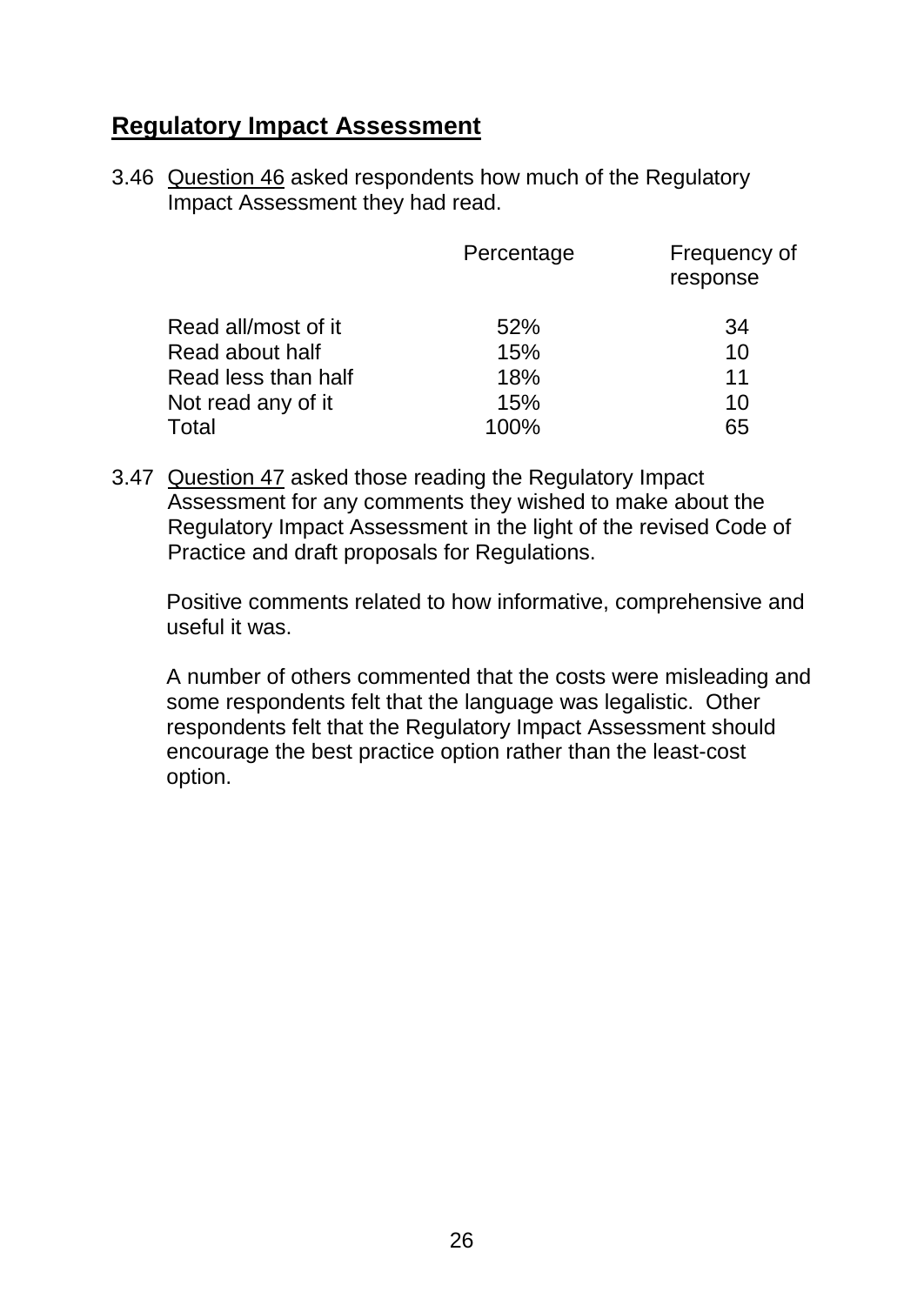### **4. THE RESPONSE OF THE OFFICE OF THE FIRST MINISTER AND DEPUTY FIRST MINISTER TO THE CONSULTATION ON THE PROPOSALS FOR REGULATIONS**

4.1 Having carefully considered all the responses, it was decided to make some changes to the proposals that were published for the consultation. In the main, the Regulations made on 28 February 2003 reflect the consultation proposals.

### **Exemption for certain physical features**

- 4.2 Buildings for which plans were deposited with a district council on or after 28 November 1994 are required by Building Regulations to make reasonable provision for disabled people to have access to and within and to use any building or part of a building to which Part R of those Regulations applies. Broadly, a building will comply with Part R when its physical features (or aspects of physical features) accord with those described in the Technical Booklet R. As proposed, the Regulations provide an exemption from the need to make reasonable adjustments to certain physical features. This will apply only to features of a building that comply with the methods and standards set out in Technical Booklet R. The Regulations make it clear that the relevant Technical Booklet will either be the June 1994 or December 2000 Technical Booklet R.
- 4.3 The proposals did not suggest a time limit on the exemption. This would have meant that even though society's expectations on accessibility increased over time, a service provider would never have had to make alterations to relevant features of the building. The Regulations now provide that the exemption will last for 10 years from the date that the feature was constructed or installed.
- 4.4 Only certain features are addressed in Technical Booklet R and it is not mandatory to follow the provisions contained in Technical Booklet R. It is open, therefore, for a developer to comply with Part R in other ways. For those service providers who had complied with the requirements of Part R by methods and standards other than those set out in Technical Booklet R, the code now explains that where a building complies with Part R any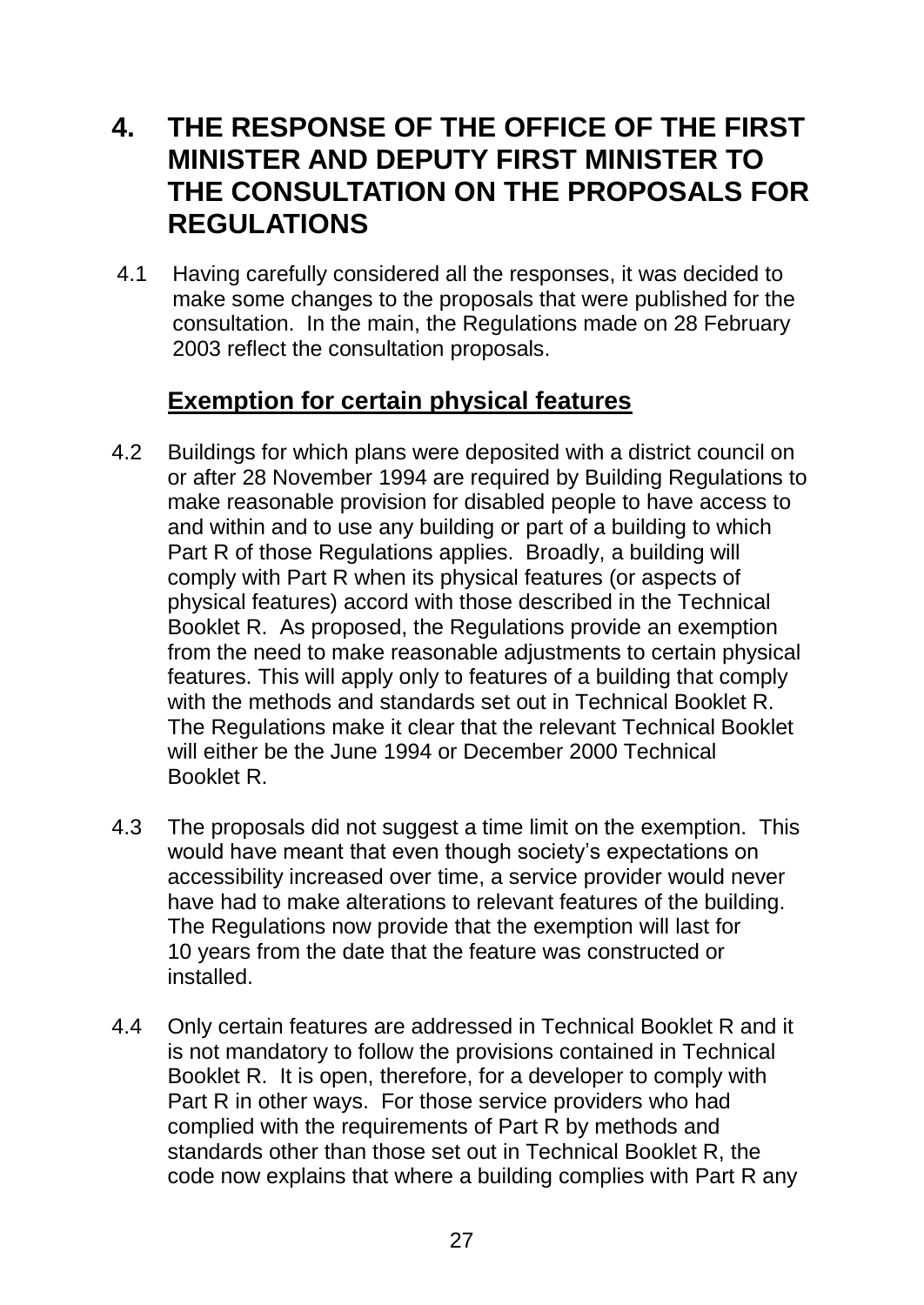alternative treatment of features must enable any disabled person to use the building with the same degree of ease as would have been the case had those features (or aspects of those features) accorded with those set out in Technical Booklet R. Therefore a service provider who provides services from such a building is unlikely to have to make alterations or adjustments to those specific features if 10 years or less have passed since their construction or installation.

#### **Consent to an adjustment**

- 4.5 The regulatory proposals set out circumstances in which 'a lessor' (i.e. a service provider's landlord) would be taken to have withheld his consent, or to have reasonably or unreasonably withheld his consent, to an application to make an alteration to the premises. In order to provide sufficient time for lessors to respond, the Regulations now provide for a response to be made within 42 days (as opposed to the proposed 21 days). They also now make clear that withholding consent will be reasonable where the lessor does not know (and could not reasonably be expected to know) that the proposed alteration is for the purposes of a reasonable adjustment.
- 4.6 In order to make it sufficiently clear that lessors might need to see plans for the alteration before deciding whether to consent to alterations the Regulations now allow the lessor to request plans which it would be reasonable for him to receive before consenting to a request to make alterations. These must be sought within 21 days of the service provider's request for consent to make an alteration.
- 4.7 The Regulations also clarify some other matters, for example, that the lessor's response must be made in writing; and that a response must be made to the service provider within 14 days of receiving the consent of any other person (i.e. someone that the lessor has had to seek consent from before giving his own consent to an alteration).
- 4.8 It was concluded that it is unnecessary to regulate to ensure that it would be reasonable for the lessor to withhold consent to an alteration where he is bound by an agreement that does not allow him to pass on to the service provider any costs incurred in giving his consent.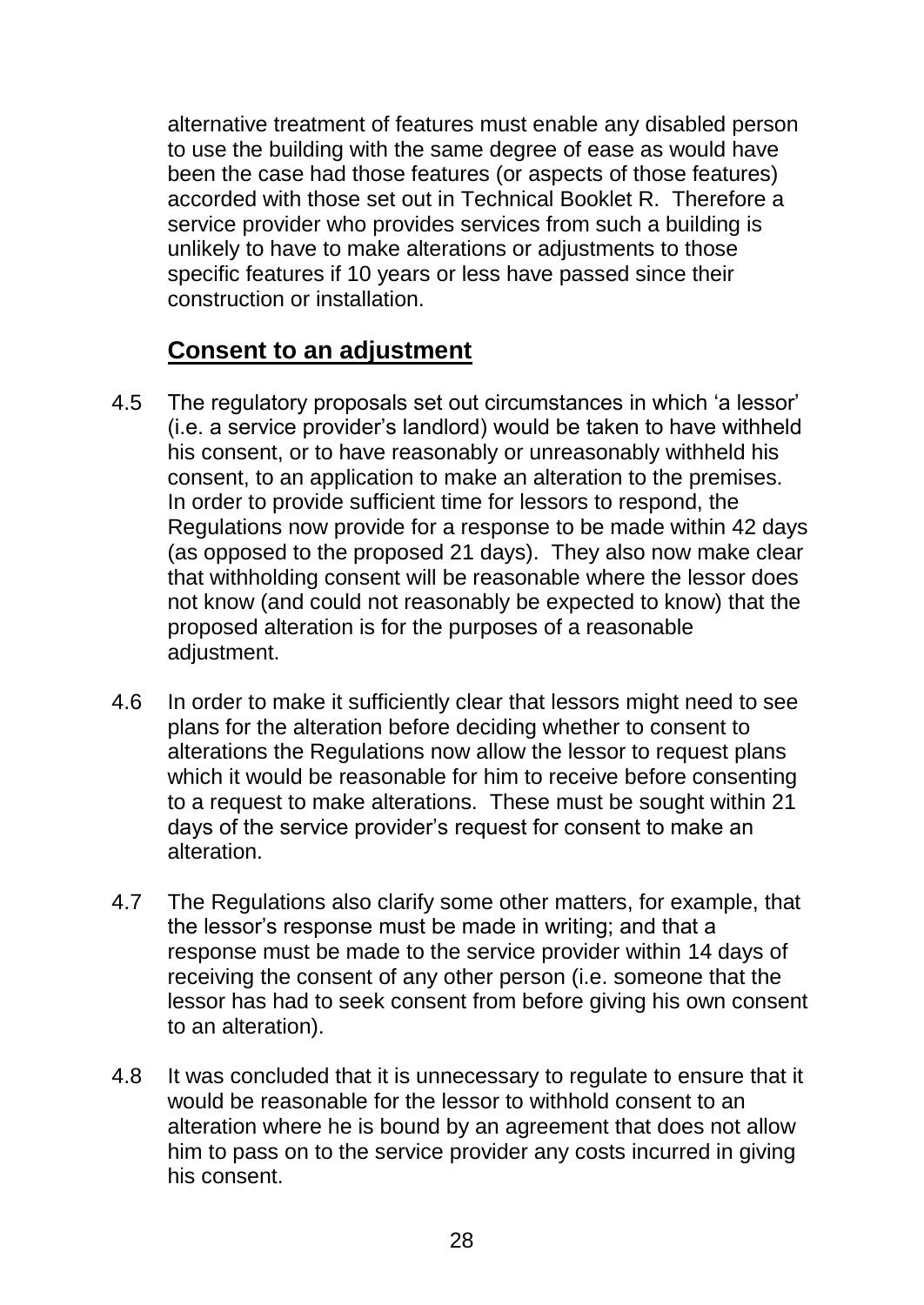4.9 It was also concluded that there was no need to provide in regulations for it to be reasonable for a lessor to impose a condition relating to reinstatement when giving consent to an adjustment if it would have been reasonable for him to refuse such consent. This is because under Part III lessors are able to impose any reasonable conditions when giving their consent to alterations, and the reasonableness of those conditions can be challenged in the courts.

#### **Service providers' costs**

4.10 The majority of respondents agreed that a limit should not be set on the costs service providers incur in making adjustments. Part III allows flexibility in deciding how to make services accessible and service providers will only ever have to make adjustments that are reasonable in their particular circumstances. There is thus no question of unreasonable costs ever being imposed on them. It was concluded therefore not to regulate to limit service providers' costs.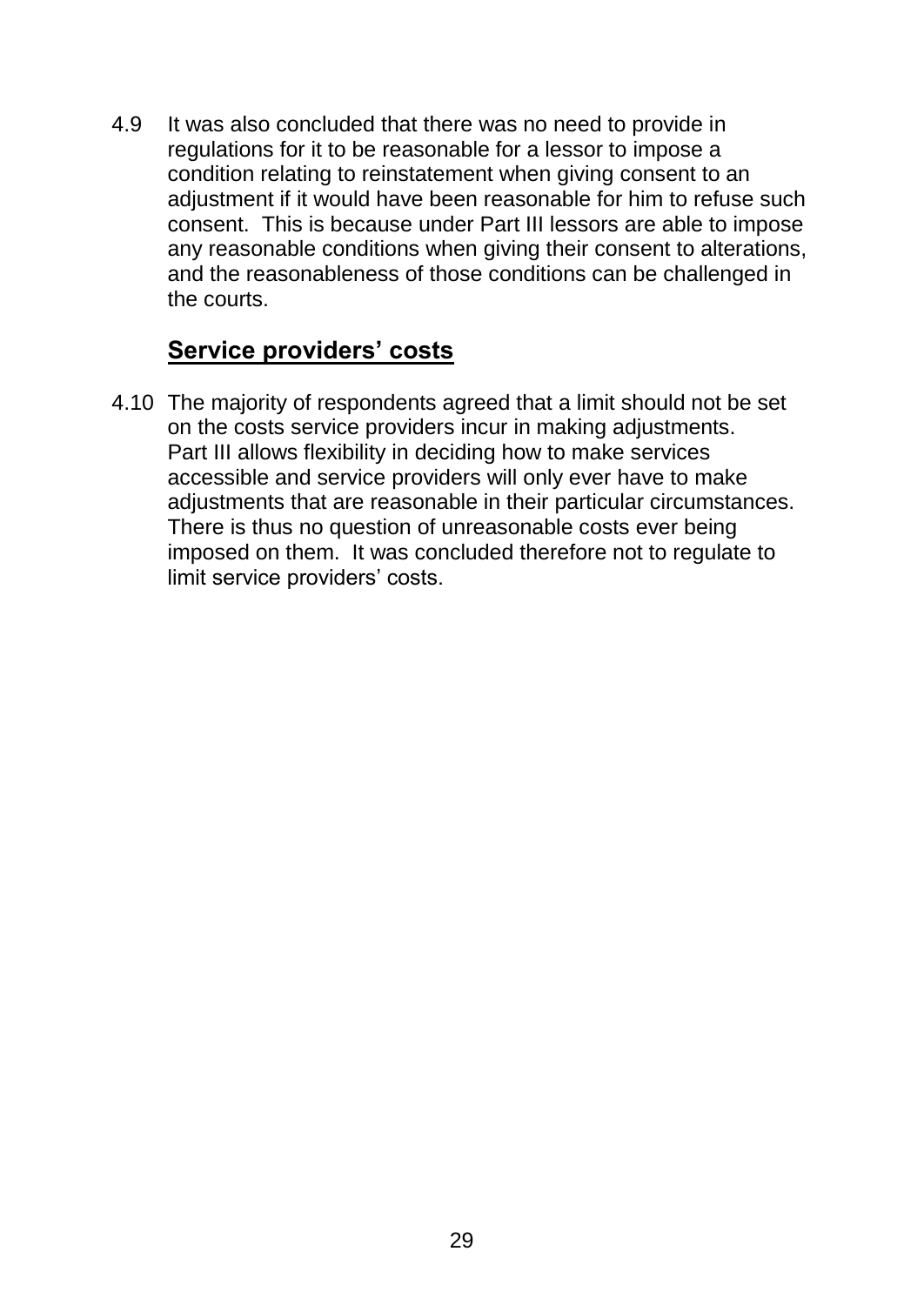### **5. THE RESPONSE OF THE EQUALITY COMMISSION TO THE CONSULTATION ON THE CODE OF PRACTICE AND PRACTICAL GUIDE**

- 5.1 The Equality Commission was pleased with the outcome of the consultation process and the quality of the responses have enabled us to refine the Code of Practice and Practical Guide, so that they will hopefully prove to be valuable tools in helping service providers meet their duties, and disabled people exercise their rights, under the DDA in respect of the provision of services.
- 5.2 The consultation responses on the Code and Practical Guide, including those that were sent in separately from the standard questionnaire, were carefully considered by the Commission. The comments fell into the following broad categories:
	- Legislative areas apparently falling within Part III of the DDA, but requiring further clarification;
	- Areas currently exempt from Part III of the DDA (and, therefore, the Code of Practice);
	- **Specific examples for certain types of service provider or** people with particular disabilities;
	- Accessibility of the language, format and style of the Code of Practice and Practical Guide.
- 5.3 Responses were considered in detail by a working group set up by the Commission, which included representatives of OFMDFM, the Construction Service (Department of Finance and Personnel) and Disability Action. The Chair of the working group was also a member of a similar group formed in Great Britain, which enabled us to share issues and learn from their experiences.
- 5.4 The working group took on many of the suggestions and comments made by respondents to the consultation exercise. The vast majority of responses concerned clarification of legislative issues, particularly in relation to the new 2004 duties. As a result of the comments, we made several significant changes to the Code of Practice – these included: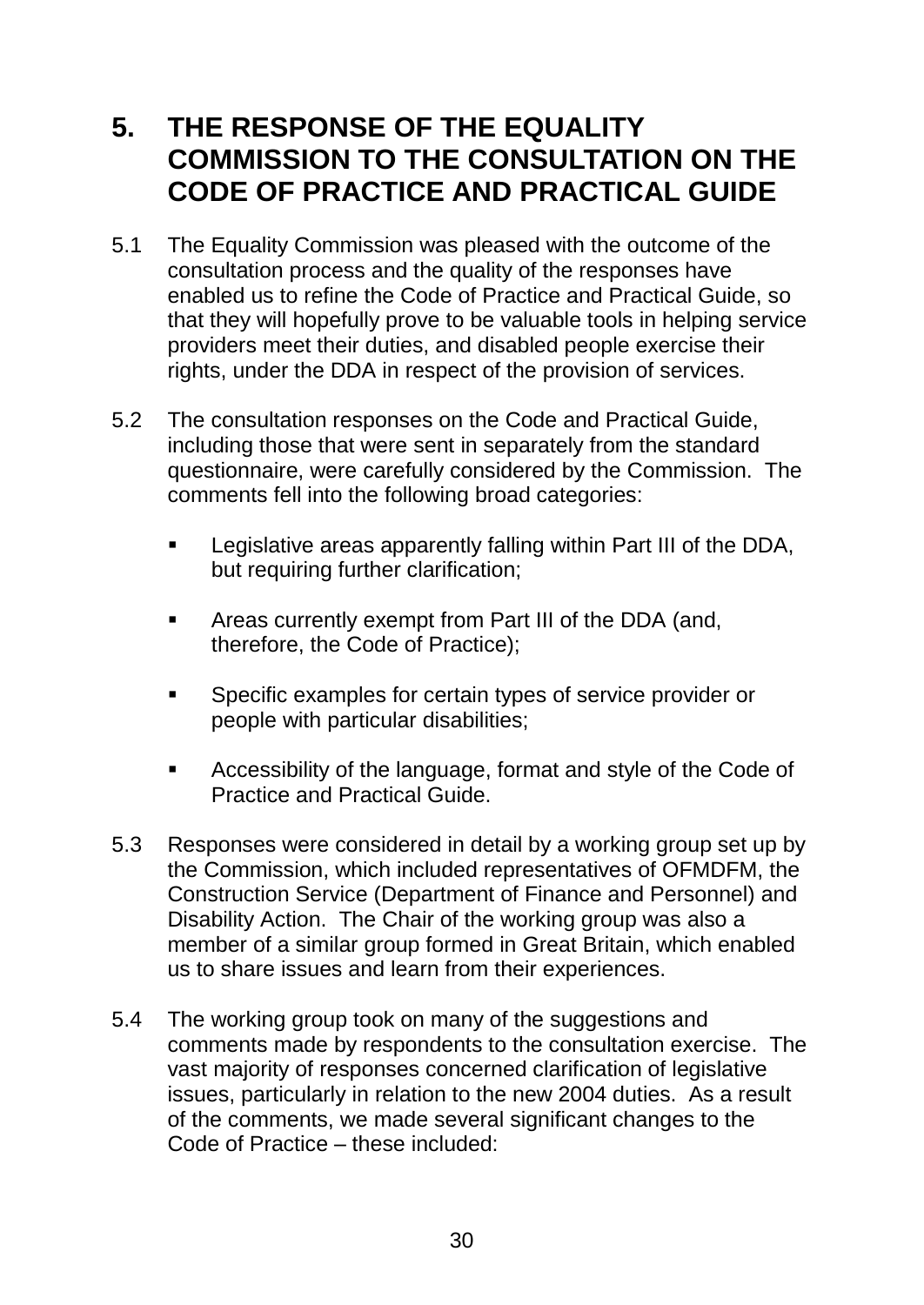- The addition of a new chapter on Building Regulations and leases
- **Further quidance on when it is appropriate to remove, alter or** avoid physical features that make it impossible or unreasonably difficult for disabled people to access a building
- Clarification of responsibility for common parts of buildings
- Incorporation of good practice into the Code.
- 5.5 Not all suggestions could be incorporated into the Code of Practice. Some respondents thought that the Code should be simplified and shortened. However, the Commission felt that it should explain the law as fully as possible. Instead, we went on to publish, in partnership with the Disability Rights Commission in Great Britain, separate guidance on specific areas. This included the Practical Guide for Smaller Businesses, which gives practical advice on complying with the law. The DRC and ourselves have also produced a range of other guidance aimed at different types of service provider. In this way, the Code of Practice can be considered a comprehensive guide to the DDA in respect of service provision, with additional guidance in place to illustrate its principles and concepts in certain practical situations.
- 5.6 Some suggestions fell outside the remit of the Code of Practice, for example in relation to areas currently exempt from the DDA (transport, education, etc). Other suggestions related to areas that could not be sufficiently clarified by the law (for example on the definition of 'disability') – the Code can only interpret the law as it stands; it cannot change the law itself.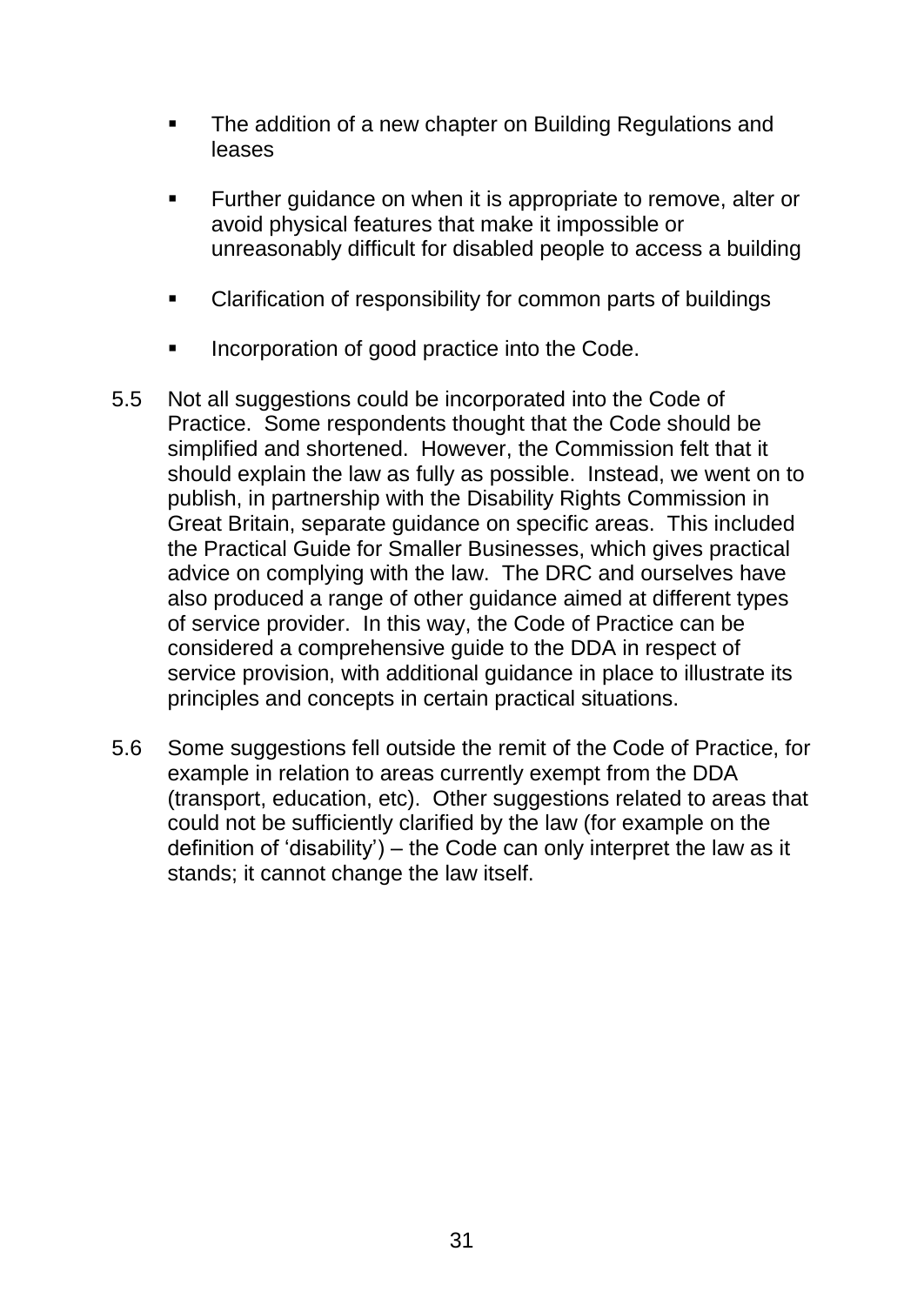### **DISABILITY DISCRIMINATION (PROVIDERS OF SERVICES) (ADJUSTMENT OF PREMISES) REGULATIONS (NORTHERN IRELAND) – FURTHER CONSULTATION**

In August 2002 OFMDFM sought further views on possible approaches to handling exemptions from the Regulations and wrote out to more than 80 key stakeholders on the matter. Whilst the DDA places duties on service providers to make reasonable adjustments in relation to the physical features of their premises to make their services accessible to disabled persons, the Regulations that implement the duties also set out the circumstances where it is **not** reasonable for a provider of services to make adjustments by removing or altering physical features of buildings. OFMDFM sought views on alternative options for prescribing the circumstances where it would not be reasonable.

The following options were consulted on:

- (i) Option  $1 -$  Keep in line with Great Britain and link exemption to Technical Booklet R as previously proposed.
- (ii) Option 2 Link exemption to Part R of the Building Regulations. This option would encompass solutions approved by Building Control Officers, other than those set out in Technical Booklet R.
- (iii) Option 3 Have no exemption.

The results of this consultation exercise were as follows:

| Option 1 - Link Exemption to Technical Booklet R            | 5               |
|-------------------------------------------------------------|-----------------|
| Option 2 – Link Exemption to Part R of Building Regulations | $12 \ \mathrm{$ |
| Option 3 – No Exemption                                     | $5^{\circ}$     |
| No preference                                               | 11              |
| Total responses                                             | 33              |